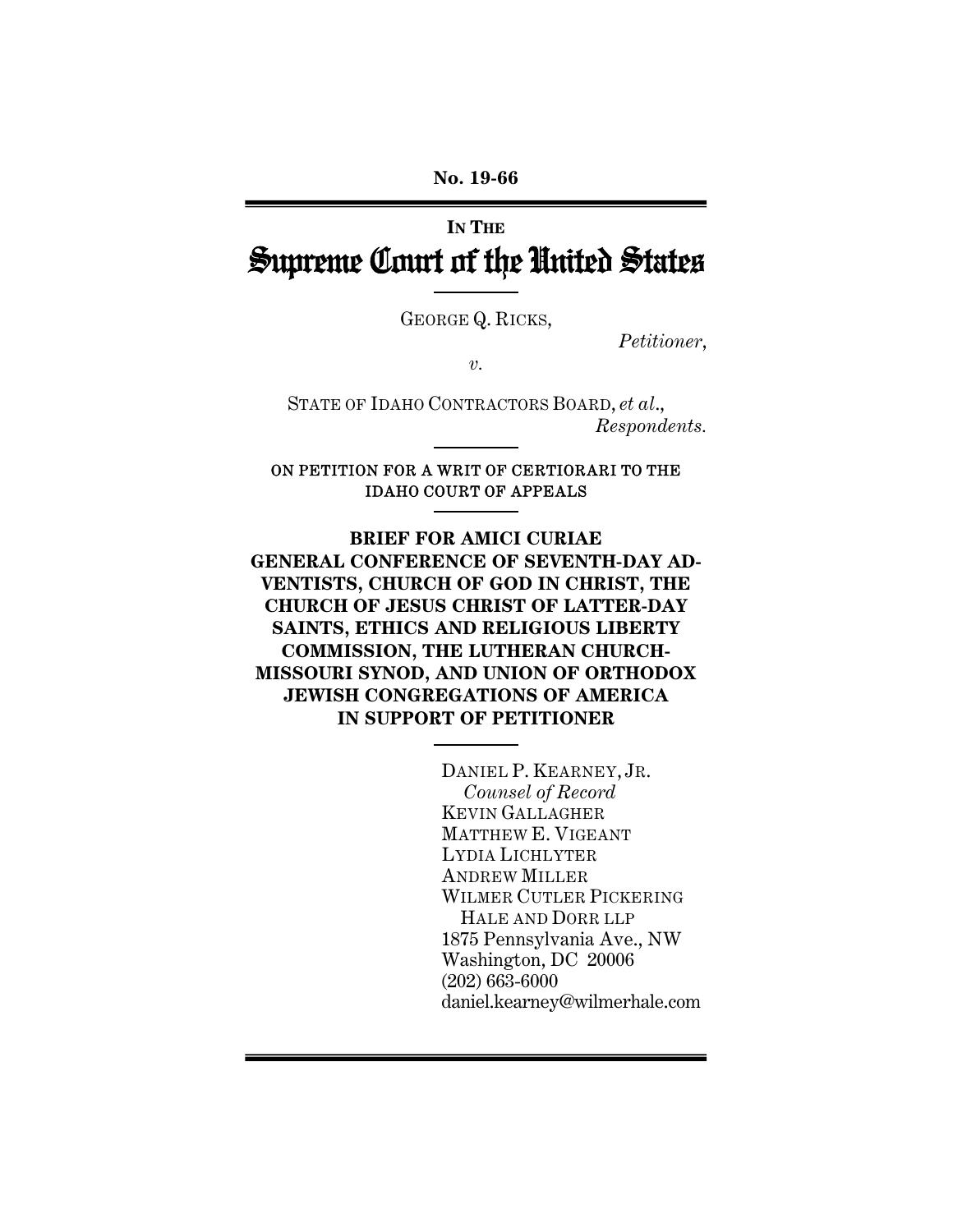## **TABLE OF CONTENTS**

| Page                                                                                                     |
|----------------------------------------------------------------------------------------------------------|
|                                                                                                          |
| INTEREST OF AMICI CURIAE 1                                                                               |
|                                                                                                          |
|                                                                                                          |
| SMITH UNDERMINED THE FREE EXERCISE<br>L.<br>CLAUSE AND SHOULD BE RECONSIDERED 5                          |
| A. Smith Is Contrary To The Text And<br>Historical Meaning Of The Free                                   |
| B. The Need To Protect Religious<br><b>Exercise Remains And The "Political</b>                           |
| II. SMITH HAS NOT PROVEN MORE<br><b>ADMINISTRABLE THAN THE PROPER</b><br>HEIGHTENED SCRUTINY ANALYSIS 14 |
| A. Smith's Singular Focus On<br>"Neutrality" And "General<br>Applicability" Has Proven Difficult         |
| B. The Compelling Interest Framework<br>Is Workable And Protective of                                    |
|                                                                                                          |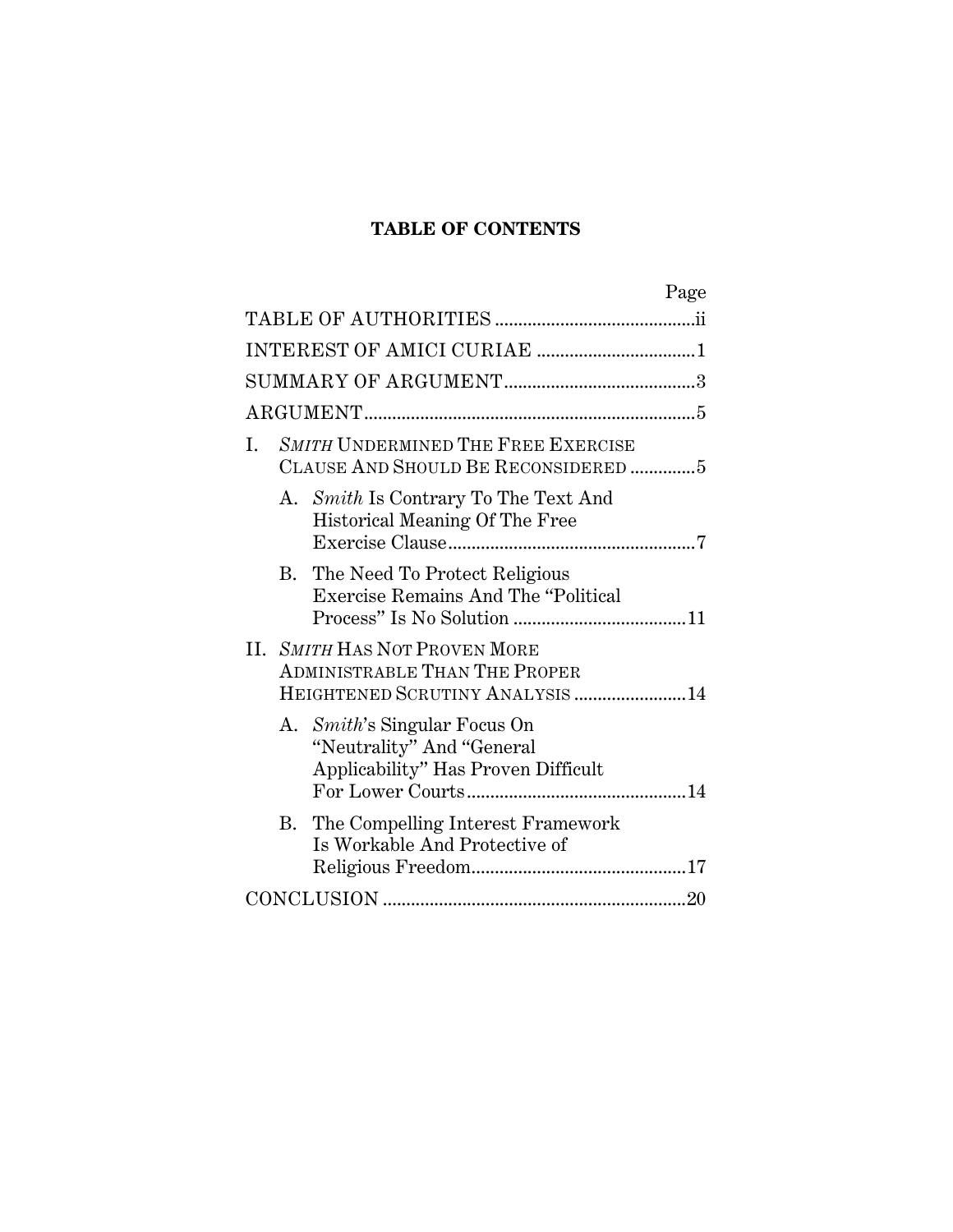## **TABLE OF AUTHORITIES**

## **CASES**

|                                                                                                | Page(s) |
|------------------------------------------------------------------------------------------------|---------|
| Abington School District v. Schempp, 374 U.S.                                                  |         |
| Archdiocese of Washington v. Washington<br>Metropolitan Area Transit Authority, 897            |         |
| Blackhawk v. Pennsylvania, 381 F.3d 202 (3d                                                    |         |
| Boy Scouts of America v. Dale, 530 U.S. 640                                                    | 19      |
| Church of the Lukumi Babalu Aye, Inc. v. City<br>of Hialeah, 508 U.S. 520 (1993)  4, 7, 10, 17 |         |
| City of Boerne v. Flores, 521 U.S. 507 (1997)  4, 7, 8, 9, 13                                  |         |
| Cornerstone Bible Church v. City of Hastings,                                                  |         |
| Department of Transportation v. Association<br>of American Railroads, 135 S. Ct. 1225          |         |
| District of Columbia v. Heller, 554 U.S. 570                                                   | . 8     |
| <i>Employment Division, Department of Human</i><br>Resources of Oregon v. Smith, 494 U.S. 872  |         |
| Fairbanks v. Brackettville Board of<br>Education, 2000 WL 821401 (5th Cir. May                 |         |
| Frazee v. Illinois Department of Employment                                                    |         |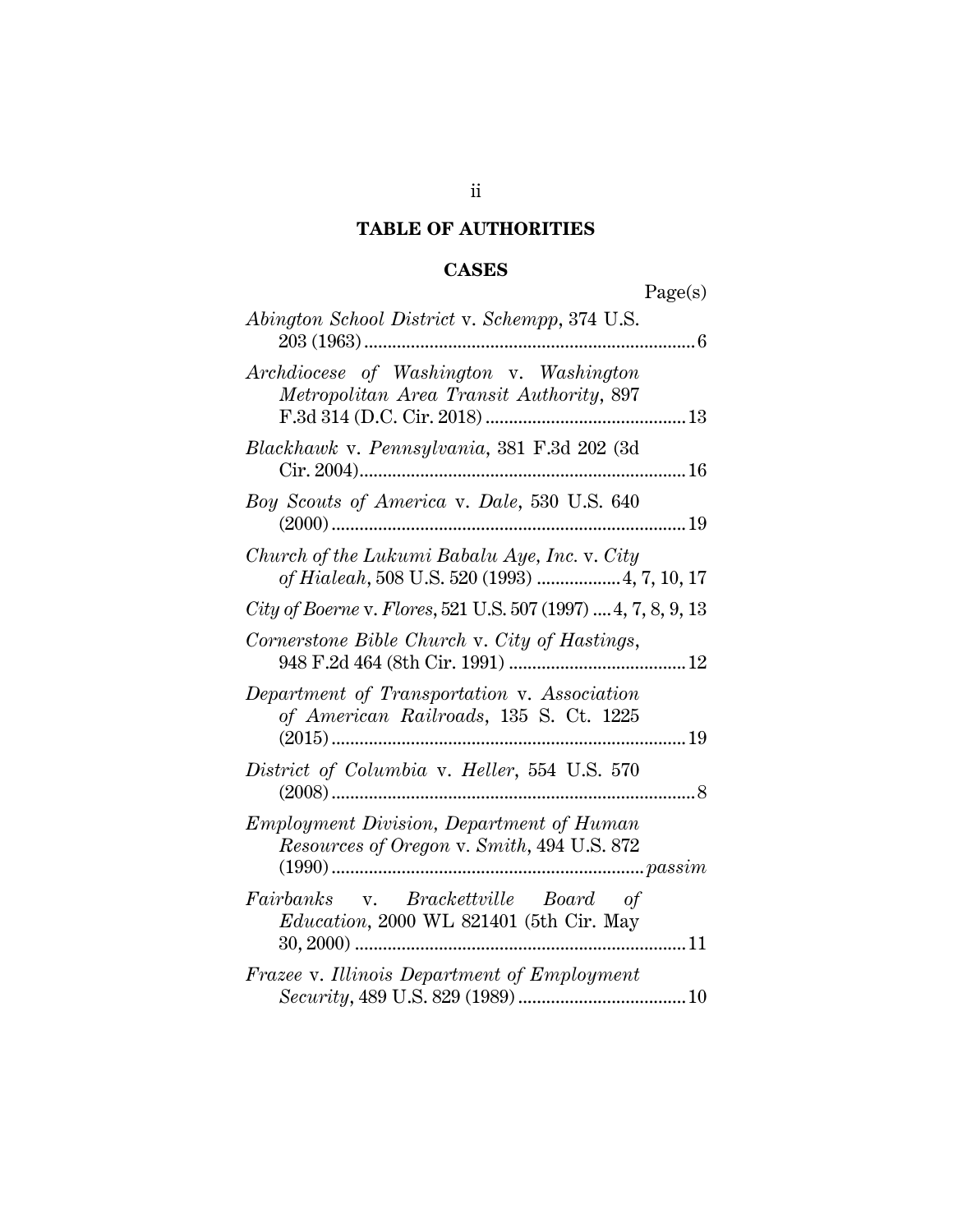| ager<br>s |
|-----------|
|-----------|

| Fulton v. City of Philadelphia, 922 F.3d 140                                               |  |
|--------------------------------------------------------------------------------------------|--|
|                                                                                            |  |
| Gonzales v. Mathis Independent School<br>District, 2018 WL 6804595 (S.D. Tex. Dec.         |  |
| Gonzales v. O Centro Espirita Beneficente<br>Uniao do Vegetal, 546 U.S. 418 (2006)  18, 20 |  |
| Grace United Methodist Church v. City of<br>Cheyenne, 451 F.3d 643 (10th Cir. 2006) 12     |  |
| Grosjean v. American Press Co., 297 U.S. 233                                               |  |
| Grutter v. Bollinger, 539 U.S. 306 (2003) 19                                               |  |
| Hernandez v. C.I.R., 490 U.S. 680 (1989)5, 10                                              |  |
|                                                                                            |  |
| Hustler Magazine v. Falwell, 485 U.S. 46                                                   |  |
| Kennedy v. Bremerton School District, 139 S.                                               |  |
| Mathews v. Eldridge, 424 U.S. 319 (1976)  19                                               |  |
| <i>Minersville School District v. Gobitis, 310 U.S.</i>                                    |  |
| Minneapolis Star & Tribune Co. v. Minnesota<br>Commissioner of Revenue, 460 U.S. 575       |  |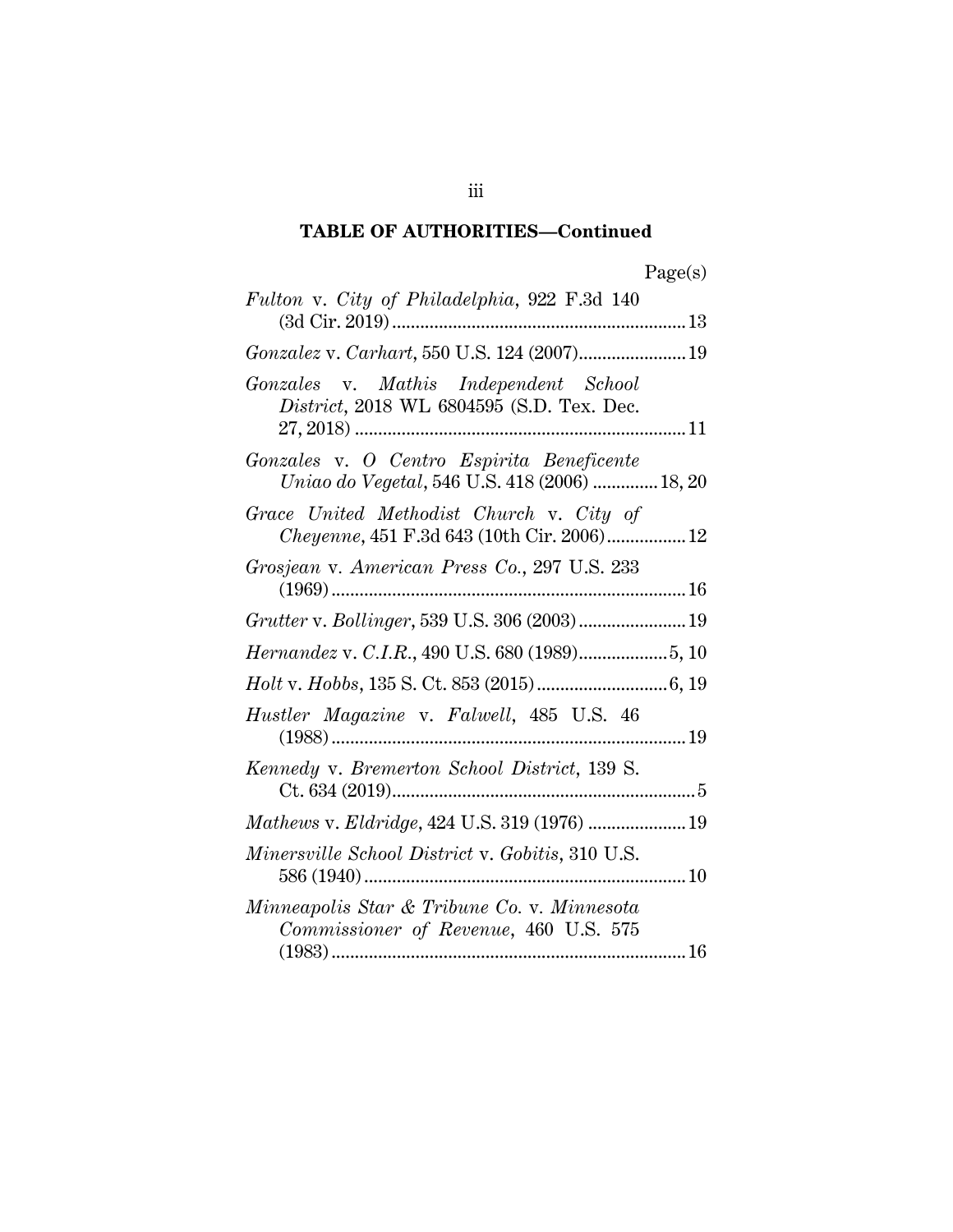| 90P<br>s |
|----------|
|----------|

| Mitchell County v. Zimmerman, 810 N.W.2d 1                                                                                 |  |
|----------------------------------------------------------------------------------------------------------------------------|--|
| Murdock v. Pennsylvania, 319 U.S. 105 (1943)20                                                                             |  |
| Rader v. Johnston, 924 F. Supp. 1540 (D. Neb.                                                                              |  |
| Rector, Wardens, & Members of Vestry of St.<br>Bartholomew's Church v. City of New<br>York, 914 F.2d 348 (2d Cir. 1990) 12 |  |
| Reynolds v. United States, 98 U.S. 145 (1879) 10                                                                           |  |
| Riback v. Las Vegas Metropolitan Police<br>Department, 2008 WL 3211279 (D. Nev.                                            |  |
| Robinson v. District of Columbia, 1999 WL                                                                                  |  |
| Singh v. McHugh, 185 F. Supp. 3d 201 (D.D.C.                                                                               |  |
| Stormans, Inc. v. Wiesman, 794 F.3d 1064 (9th                                                                              |  |
| Thomas v. Review Board of Indiana<br>Employment Security Division, 450 U.S.                                                |  |
| Trinity Lutheran Church of Columbia, Inc. v.<br>$Comer, 137\; {\rm S.\;Ct.\;2012}\; (2017) \;  \nonumber$                  |  |
|                                                                                                                            |  |
| United States v. Virginia, 518 U.S. 515 (1996) 19                                                                          |  |
| Washington v. Glucksberg, 521 U.S. 702 (1997) 19                                                                           |  |

iv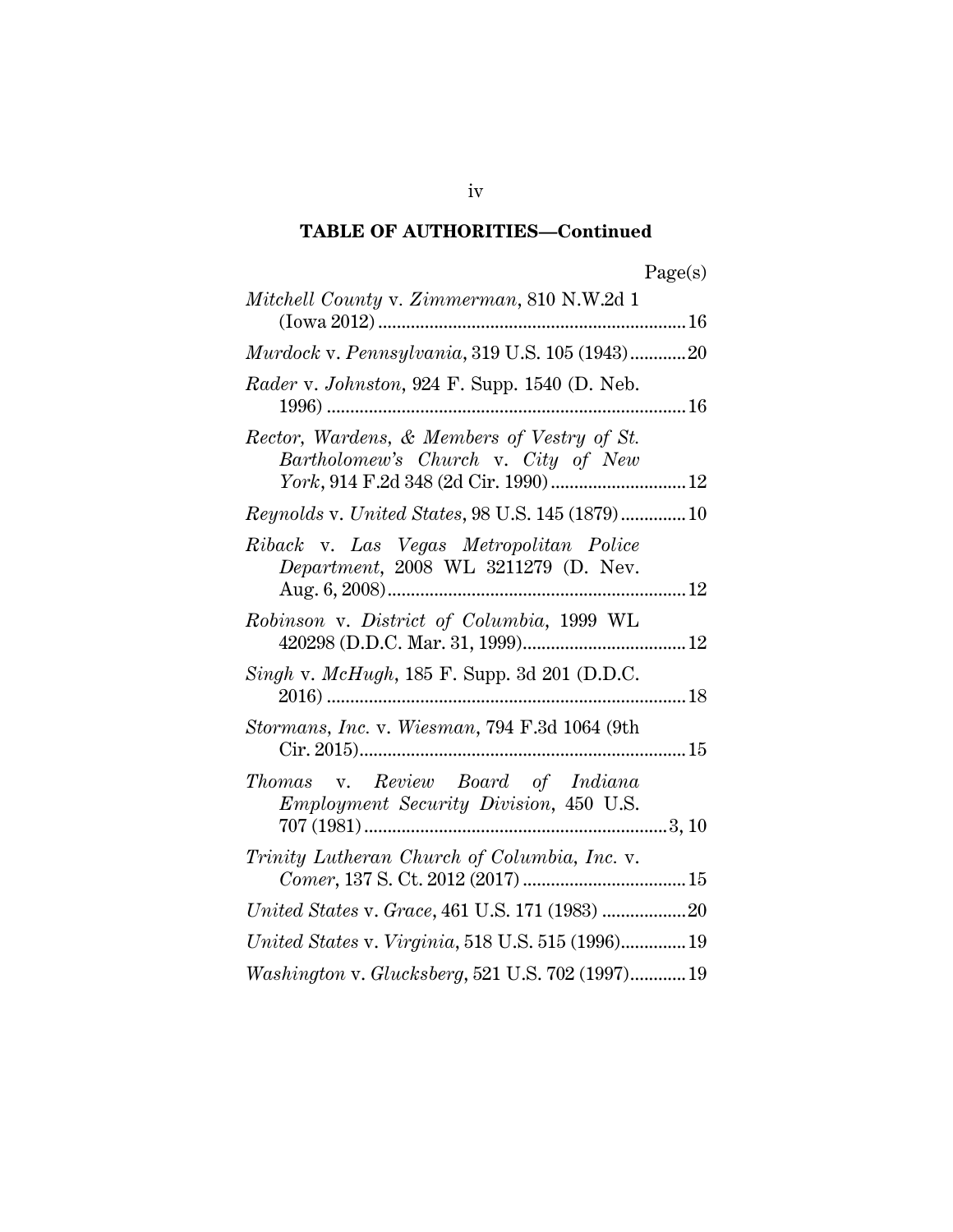| West Virginia State Board of Education. v.        |  |
|---------------------------------------------------|--|
|                                                   |  |
| <i>Wisconsin v. Yoder, 406 U.S. 205 (1972)</i> .3 |  |
| You Vang Yang v. Sturner, 750 F. Supp. 558        |  |
|                                                   |  |

## **CONSTITUTION AND STATUTORY PROVISIONS**

## **OTHER AUTHORITIES**

| Article of Faith 11, https://www.churchofjesus<br>christ.org/study/friend/2015/10/article-of-                                                                                            |
|------------------------------------------------------------------------------------------------------------------------------------------------------------------------------------------|
| Doctrine and Covenants 134:4, https://<br>www.churchofjesuschrist.org/study/scriptu                                                                                                      |
| Laycock, Douglas, Religious Liberty as<br><i>Liberty</i> , 7 J. Contemp. Legal Issues 313                                                                                                |
| McConnell, Michael W., Free Exercise Revi-<br>sionism and the Smith Decision, 57 U. Chi.                                                                                                 |
| McConnell, Michael W., Freedom from Perse-<br>cution or Protection of the Rights of Con-<br>science?: A Critique of Justice Scalia's<br><i>Historical Arguments in City of Boerne v.</i> |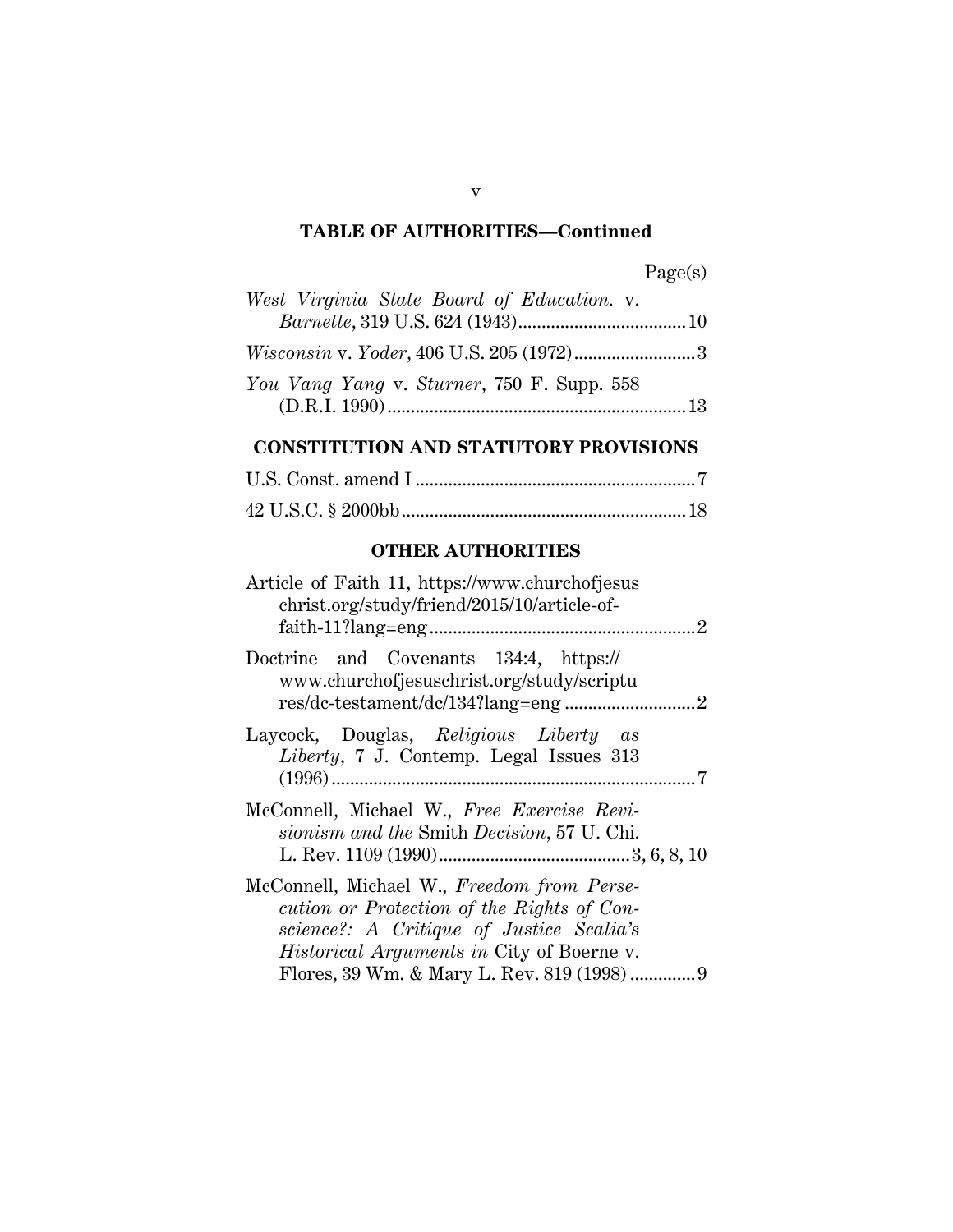Page(s)

McConnell, Michael W., *The Origins and Historical Understanding of Free Exercise of Religion*, 103 Harv. L. Rev. 1409 (1990) ........... 8, 9

vi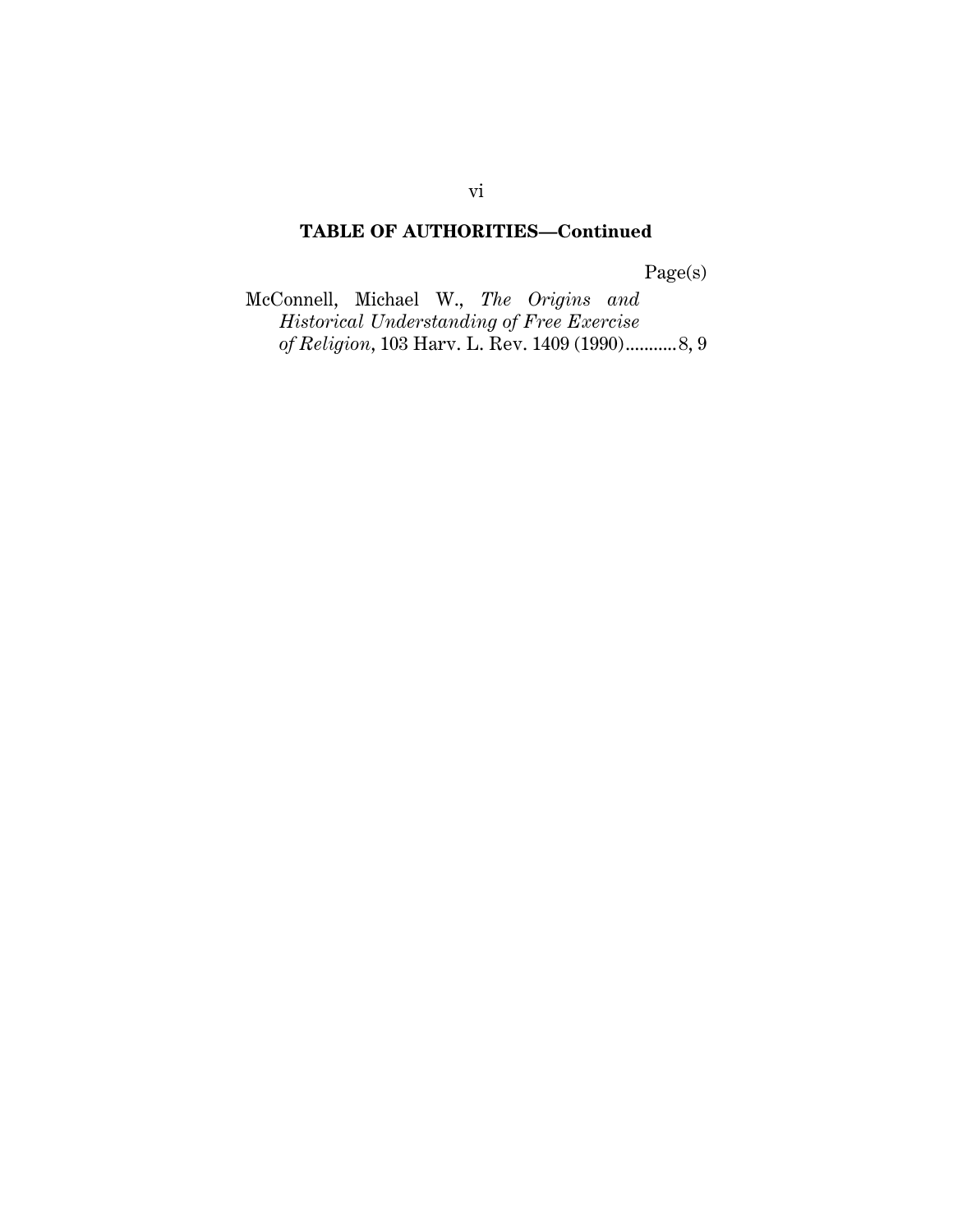#### **INTEREST OF AMICI CURIAE**<sup>1</sup>

Amicus General Conference of Seventh-day Adventists is the highest administrative level of the Seventh-day Adventist Church and represents more than 154,000 congregations with more than 21 million members worldwide, including 6,300 congregations and more than 1.2 million members in the United States. In the United States, the work of the church is divided between 51 conferences, eight union of conferences, the North American Division and finally the General Conference itself. The General Conference of Seventh-day Adventists has a long history of working to protect religious liberty and insuring that the Free Exercise Clause of the First Amendment fully protects all Americans.

Church Of God In Christ, Inc. ("COGIC") is a Pentecostal Christian church with more than 10,000 congregations in the United States and other congregations in over 100 countries worldwide. COGIC believes that its local churches and adherents should be free to express their faith and the traditions of our church without governmental interference.

The Church of Jesus Christ of Latter-day Saints is a Christian denomination with over 16 million members worldwide. Religious liberty is an essential Church doctrine: "We claim the privilege of worshipping Almighty God according to the dictates of our own conscience, and allow all men the same privilege, let them

I

<sup>&</sup>lt;sup>1</sup> The parties have consented to the filing of this brief. Counsel of record for both parties received notice at least 10 days prior to the due date of amici curiae's intention to file this brief. No counsel for a party authored this brief in whole or in part, and no person, other than amici or their counsel, made any monetary contribution to the preparation or submission of this brief.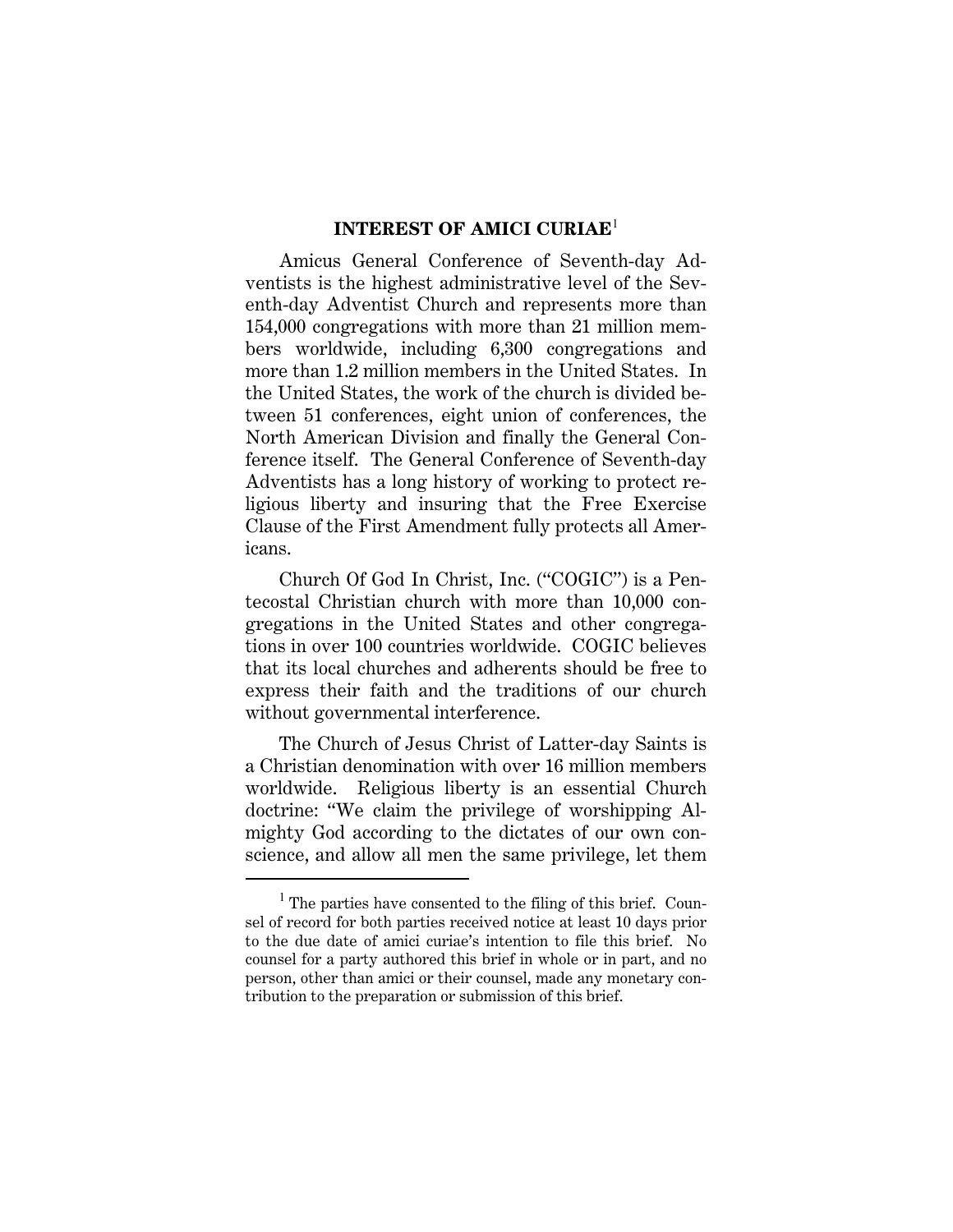worship how, where, or what they may." Art. of Faith 11. And we believe that "governments . . . are bound to enact laws for the protection of all citizens in the free exercise of their religious belief." Doctrine and Covenants 134:4. This brief reflects the Church's determination to strengthen religious liberty as a fundamental constitutional right.

The Ethics and Religious Liberty Commission ("ERLC") is the moral concerns and public policy entity of the Southern Baptist Convention ("SBC"), the nation's largest Protestant denomination, with over 46,000 churches and 15.2 million members. The ERLC is charged by the SBC with addressing public policy affecting such issues as religious liberty, marriage and family, the sanctity of human life, and ethics. Religious freedom is an indispensable, bedrock value for Southern Baptists. The Constitution's guarantee of freedom from governmental interference in matters of faith is a crucial protection upon which SBC members and adherents of other faith traditions depend as they follow the dictates of their conscience in the practice of their faith.

The Lutheran Church—Missouri Synod ("the Synod") has more than 6,000 member congregations with 2 million baptized members throughout the United States. In addition to numerous Synodwide related entities, it has two seminaries, nine universities, the largest Protestant parochial school system in America, and hundreds of recognized service organizations operating all manner of charitable nonprofit corporations throughout the country. The Synod fully supports and promotes religious liberty and the preservation of all First Amendment protections, including in particular the Free Exercise Clause.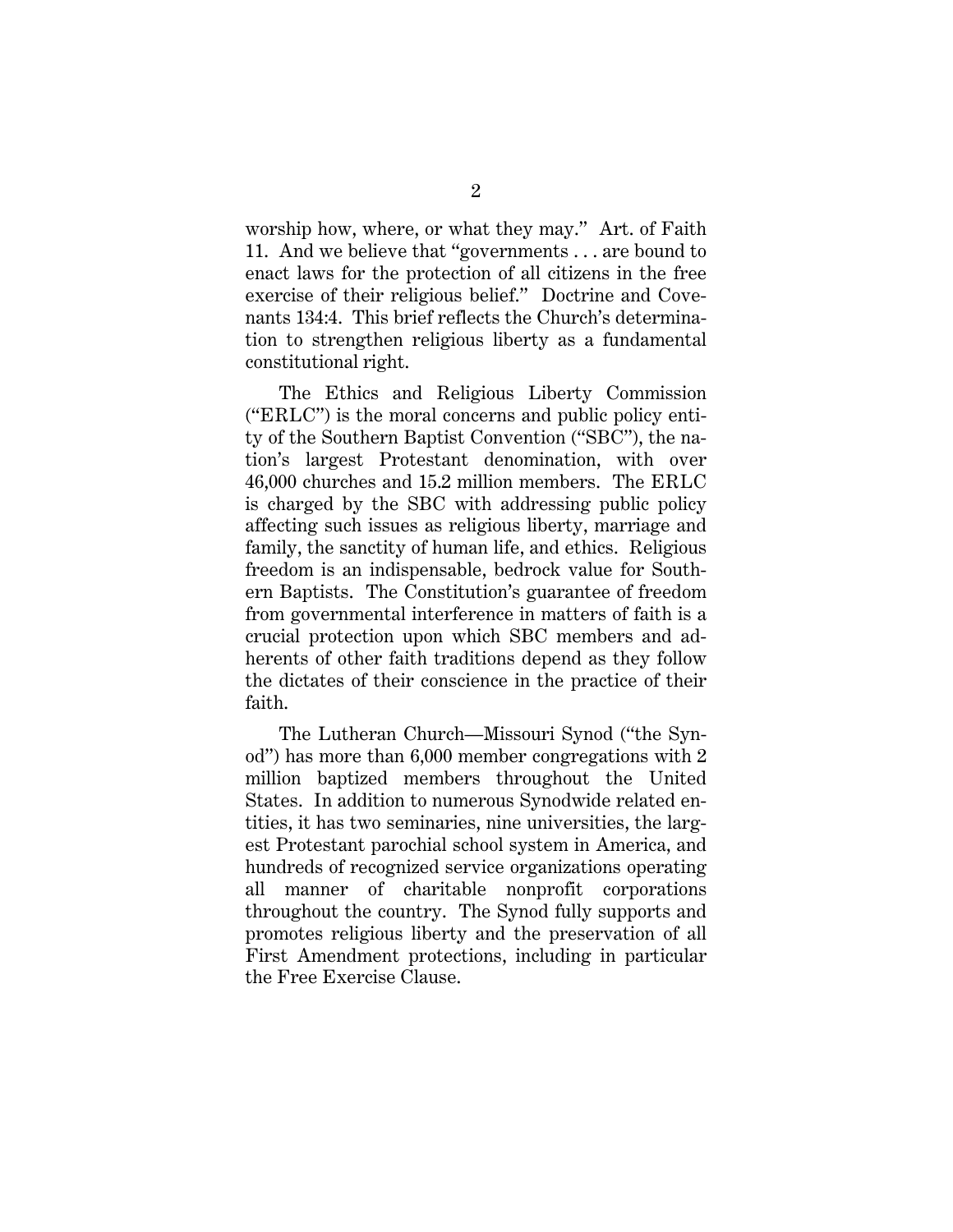Union of Orthodox Jewish Congregations of America ("Orthodox Union") is the nation's largest Orthodox Jewish umbrella organization, representing nearly 1,000 congregations coast to coast. The Orthodox Union has participated in many cases before the federal courts which have raised issues of importance to the Orthodox Jewish community. Among those issues, of paramount importance is the constitutional guarantee of religious freedom. The Orthodox Union has, for years, persistently advocated for judicial and legislative responses to this Court's ruling in *Smith* which set back religious freedom in the United States of America.

#### **SUMMARY OF ARGUMENT**

The Free Exercise Clause, "by its terms, gives special protection to the exercise of religion." *Thomas* v. *Review Bd. of Ind. Emp't Sec. Div.*, 450 U.S. 707, 713 (1981). As broadly understood and consistently interpreted from the founding, the Clause protected religious exercise from any substantial burden, unless a practice interfered with "interests of the highest order." *Wisconsin* v. *Yoder*, 406 U.S. 205, 215 (1972). This heightened scrutiny of laws burdening religious practice safeguarded the rights of individuals and ensured that minority religious practices were not subject to either discrimination or governmental interference more generally. McConnell, *Free Exercise Revisionism and the* Smith *Decision*, 57 U. Chi. L. Rev. 1109, 1118 (1990).

This well-established Free Exercise framework was unexpectedly discarded by *Employment Division, Department of Human Resources of Oregon* v. *Smith*, 494 U.S. 872 (1990). In *Smith*, the Court swept aside text, history, and precedent and transformed the Free Exercise Clause from a guarantee of affirmative pro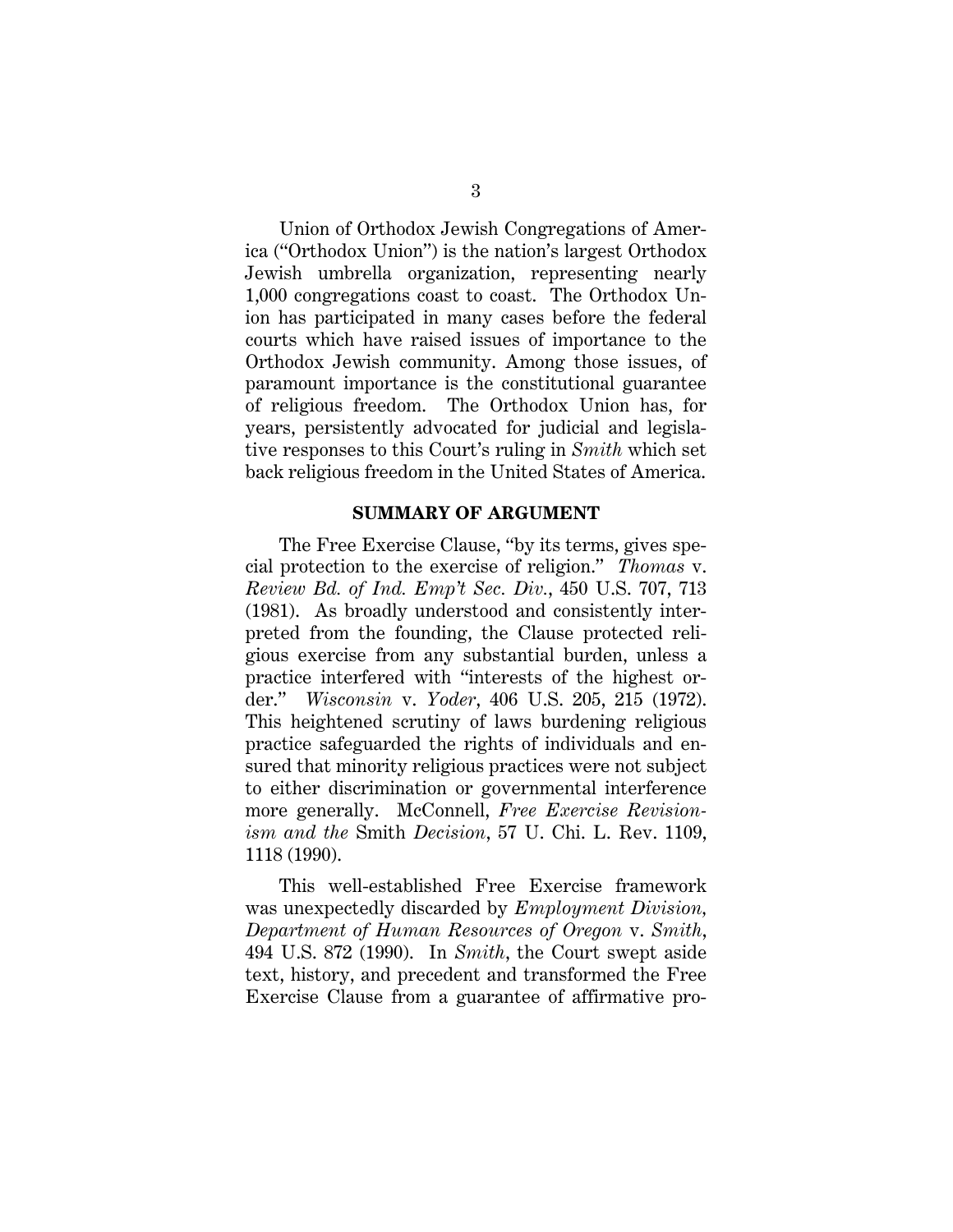tection for religious practice to a mere nondiscrimination requirement. *See Church of the Lukumi Babalu Aye, Inc.* v. *City of Hialeah*, 508 U.S. 520, 564 (1993) (Souter, J., concurring). Religious practice was no longer subject to special protection from government interference: under *Smith*, as long as the law is "neutral and generally applicable," the Constitution requires no accommodation, no matter how great the burden on religious practice or how insubstantial the government's interest. 494 U.S. at 890. This sudden transformation of the Free Exercise Clause "harmed religious liberty," *City of Boerne* v. *Flores*, 521 U.S. 507, 547 (1997) (O'Connor, J., dissenting), especially for those practicing minority faiths—as even the *Smith* majority acknowledged might happen, *Smith*, 494 U.S. at 890; *see also infra* Section I.A.

As revolutionary as the decision was, *Smith* did not purport to announce a comprehensive framework for all Free Exercise questions. Yet that is how many lower courts have applied the decision, disclaiming any constitutional requirement to accommodate religious practice burdened by "neutral" and "generally applicable" laws. But *Smith*'s reliance on the "political process" to protect religious exercise has little purchase where a law applies only to certain classes of individuals or allows the relevant conduct in some circumstances but not others. Lower courts thus have understandably struggled with *Smith*'s criteria of "neutrality" and "general applicability." Moreover, asking merely whether a law is "neutral" or "generally applicable" impoverishes the Free Exercise analysis: it fails to properly account for *both* the extent of the burden on religious exercise *and* the weight of the government's interest.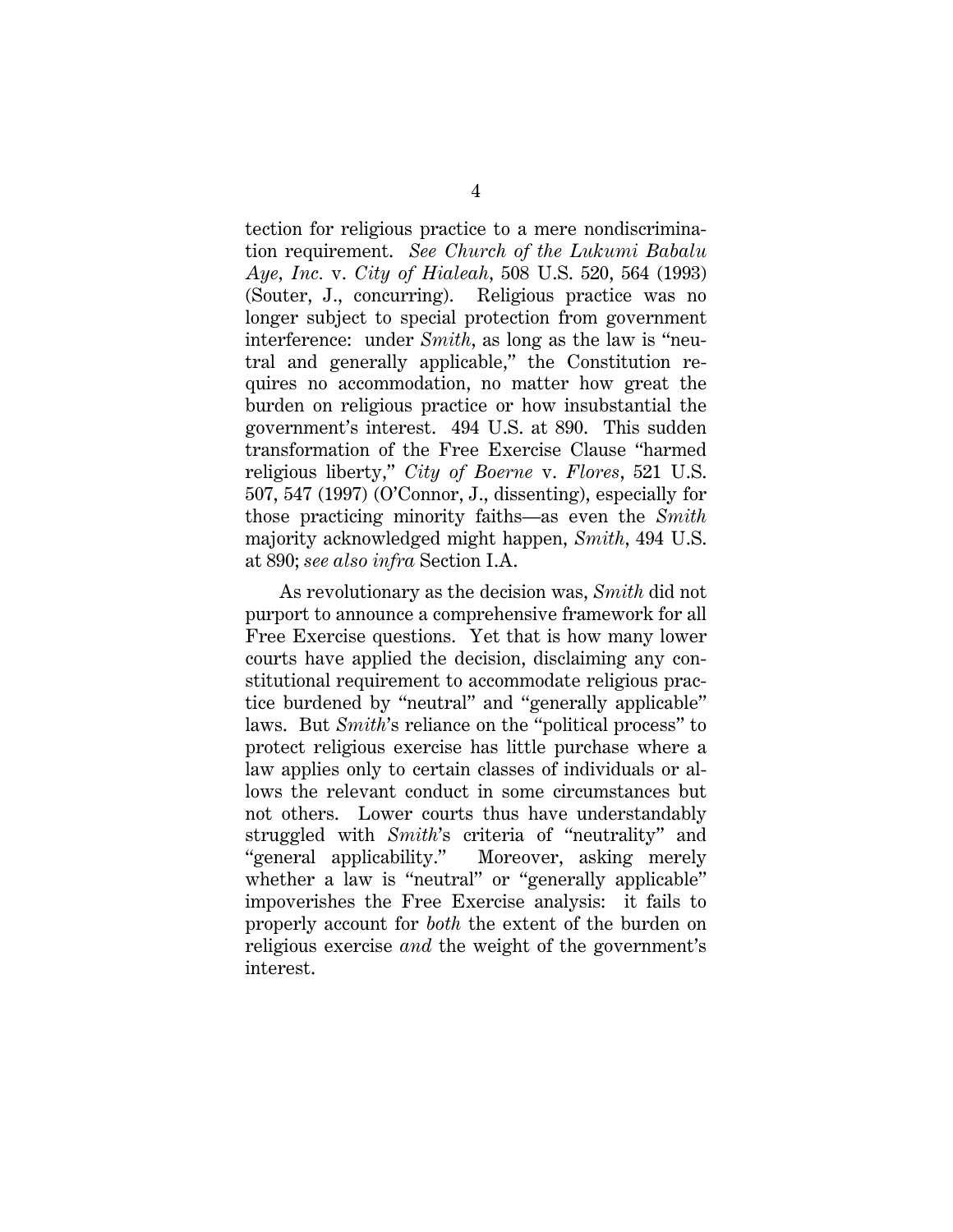*Smith* abandoned the compelling-interest analysis in part because, the Court thought, it was "horrible to contemplate that federal judges will regularly balance against the importance of general laws the significance of religious practice." 494 U.S. at 889 n.5. That fear was exaggerated when it was first uttered, and since *Smith*, has proven to be very much overblown. Federal and state courts have shown themselves, in applying statutory protections, to be entirely capable of balancing claims for religious accommodation against governmental interests. This is not surprising, as courts have long undertaken the task of balancing claims for constitutional protection against the weight of governmental interests in a variety of contexts. *Smith*'s premise that the courts are ill-suited for such constitutional balancing remains unfounded.

*Smith* therefore should be revisited, as four Justices recently suggested would be warranted. *Kennedy* v. *Bremerton Sch. Dist.*, 139 S. Ct. 634, 637 (2019) (Alito, J., joined by Thomas, Gorsuch, and Kavanaugh, JJ., concurring in denial of certiorari).

#### **ARGUMENT**

#### **I. SMITH UNDERMINED THE FREE EXERCISE CLAUSE AND SHOULD BE RECONSIDERED**

*Smith* was an unwelcome revolution in this Court's Free Exercise Clause jurisprudence. Before *Smith*, the Court consistently applied the Free Exercise Clause to protect religious practice from any substantial government interference that could not be justified by a compelling state interest. *Hernandez* v. *C.I.R.*, 490 U.S. 680, 699 (1989). The Free Exercise Clause embodied not merely a non-discrimination principle, but rather "withdr[ew] from legislative power, state and federal,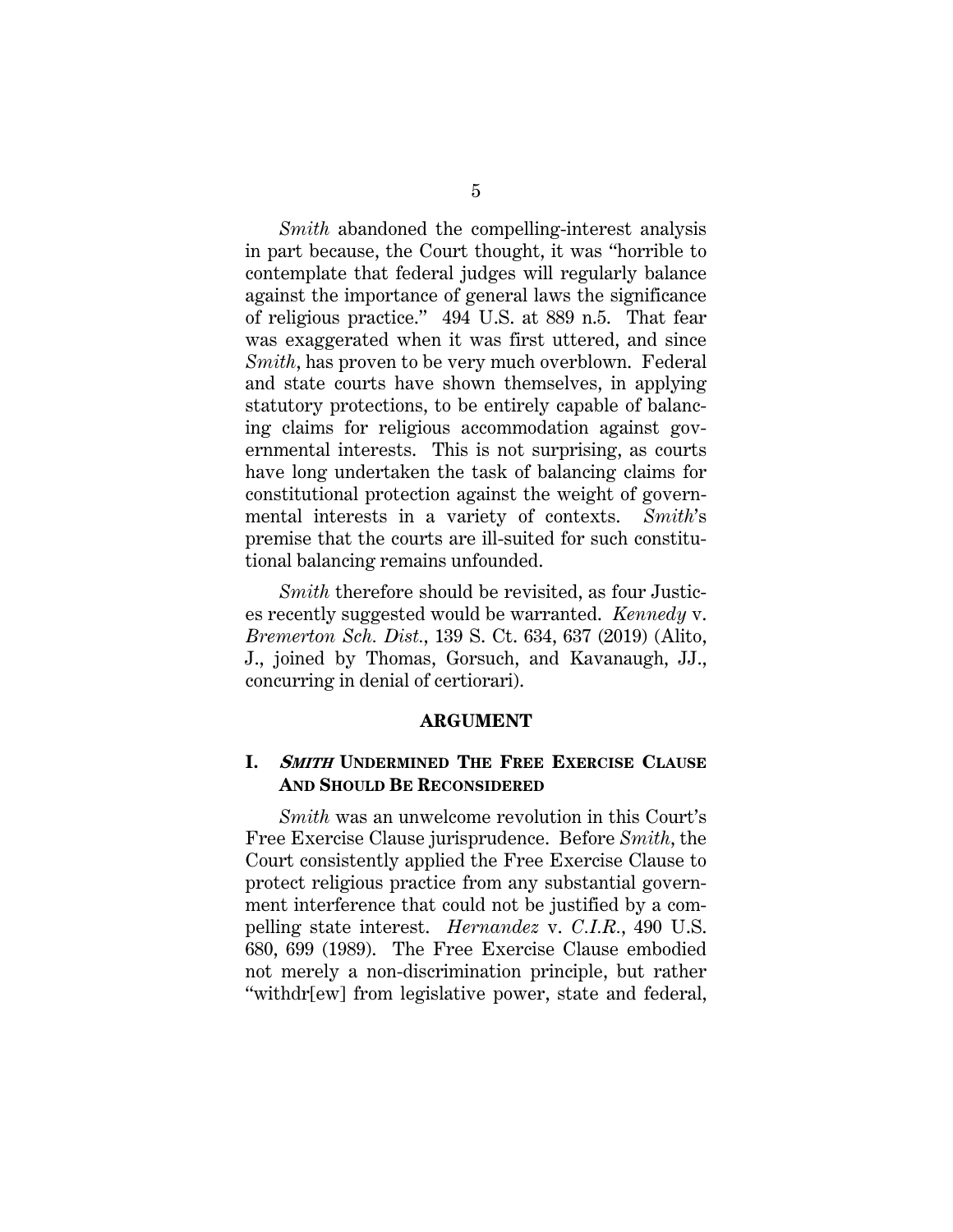the exertion of any restraint on the free exercise of religion." *Abington Sch. Dist.* v. *Schempp*, 374 U.S. 203, 222-223 (1963). Even "neutral" and "general" laws warranted strict scrutiny if they interfered with religious practice. This affirmative protection from state interference has been critically important to religious minorities throughout our nation's history, guaranteeing them the ability to freely practice their faith. *See*  McConnell, 57 U. Chi. L. Rev. at 1118 ("It is noteworthy that from the beginning [of the nation] it was thought that the solution to the problem of religious minorities was to grant exemptions from generally applicable laws.").

*Smith* abandoned those protections, transforming the Free Exercise Clause from an affirmative protection into a basic nondiscrimination requirement. Its reasoning "largely repudiated the method of analysis used in prior free exercise cases." *Holt* v. *Hobbs*, 135 S. Ct. 853, 859 (2015). Under *Smith*'s approach, interference with religious exercise is generally permissible so long as it stems from a "neutral law of general applicability." 494 U.S. at 879. Laws targeting religious exercise remained impermissible, but most free-exercise accommodations from "neutral and generally applicable" laws would have to be won from the "political process." *Id.* at 890.

In many circumstances, *Smith* effectively stripped the Free Exercise Clause of constitutional force. In relegating the protection of religious practice to the political process, the Court treated the Free Exercise Clause differently from all other protections of the First Amendment and the Bill of Rights more generally. The Court's Fourth Amendment jurisprudence, for example, does not protect against only discriminatory searches and seizures while leaving the rest to the po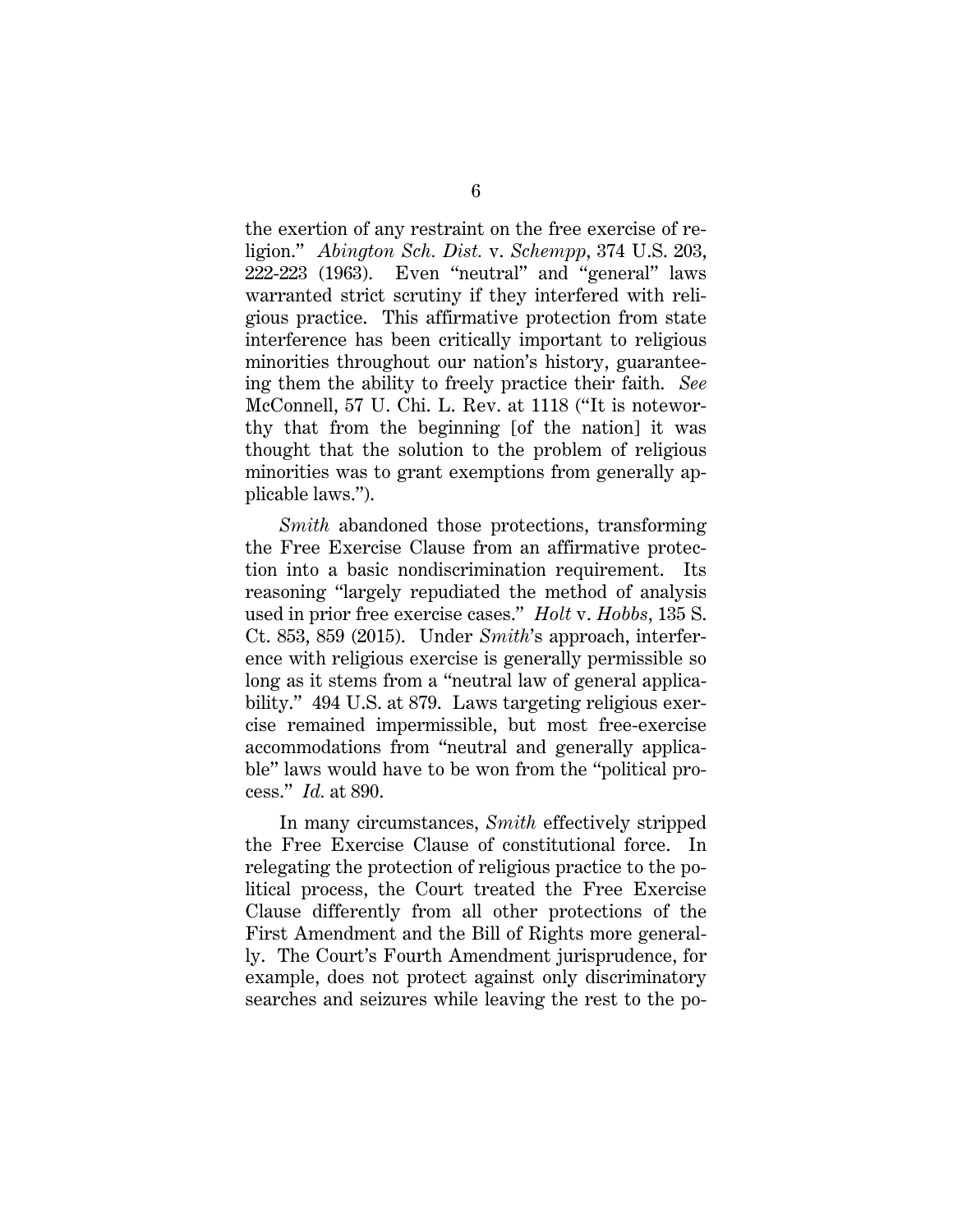litical process; rather, it protects against unreasonable searches and seizures and elucidates that prohibition through careful case law development based on the text and history of the constitutional provision.

*Smith* itself predicted that "leaving [religious] accommodation to the political process will place at a relative disadvantage those religious practices that are not widely engaged in." 494 U.S. at 890. This was, the Court wrote, just the "unavoidable consequence of democratic government." *Id.* And that is exactly what has come to pass, as many instances of government interference with religious practice since *Smith* attest. *See* Section I.B, *infra*. The First Amendment was not intended to be so limited. The time has come for the Court to revisit *Smith* and to restore the Free Exercise Clause to its original meaning.

#### **A. Smith Is Contrary To The Text And Historical Meaning Of The Free Exercise Clause**

*Smith* is contrary to the text, original understanding, and historical interpretation of the Free Exercise Clause. *See Lukumi*, 508 U.S. at 559-560, 564 (Souter, J., concurring).

The Free Exercise Clause provides that Congress shall "make no law … prohibiting the free exercise" of religion. U.S. Const. amend I. On its face, the provision creates "an affirmative guarantee of the right to participate in religious practices and conduct without impermissible governmental interference, even when such conduct conflicts with a neutral, generally applicable law." *City of Boerne*, 521 U.S. at 546 (O'Connor, J., dissenting); *see also* Laycock, *Religious Liberty as Liberty*, 7 J. Contemp. Legal Issues 313, 337 (1996) ("[T]he most straightforward, plain-meaning interpretation of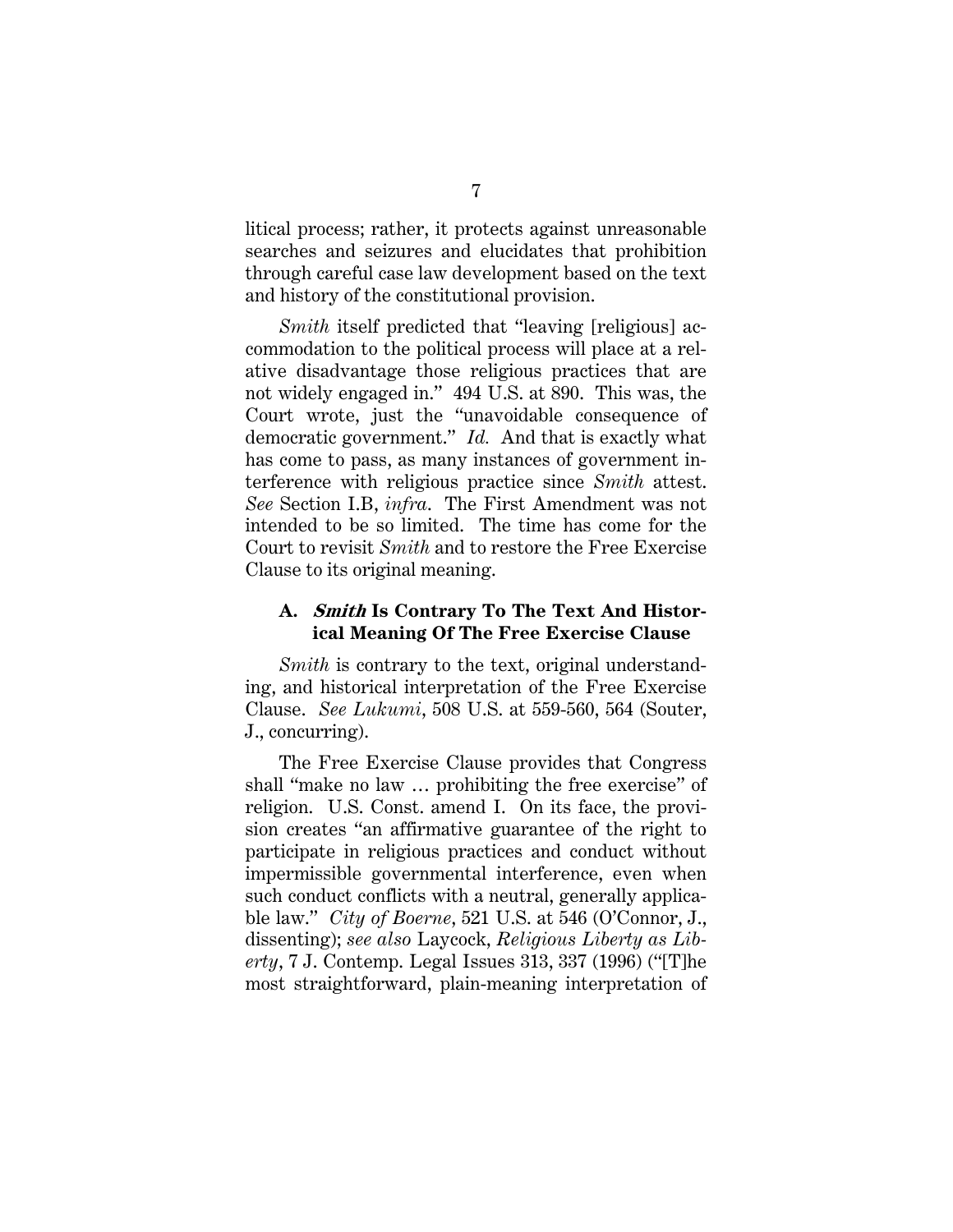the text" is that it protects an affirmative freedom from government interference.). The First Amendment is expressed in "absolute terms." McConnell, 57 U. Chi. L. Rev. at 1116. The Clause "does not distinguish between laws that are generally applicable and laws that target particular religious practices." *Smith*, 494 U.S. at 894 (O'Connor, J., concurring). Accordingly, "the more natural reading of the [Free Exercise Clause] is that it prevents the government from making a religious practice illegal," regardless of a law's neutrality or general applicability. McConnell, 57 U. Chi. L. Rev. at 1115.

*Smith* also runs counter to the historical interpretation and understanding of the Free Exercise Clause. This Court has "recognized the importance of interpreting the Religion Clauses in light of their history." *City of Boerne*, 521 U.S. at 548 (O'Connor, J., dissenting); *see also District of Columbia* v. *Heller*, 554 U.S. 570, 634- 635 (2008) (constitutional rights are "enshrined with the scope they were understood to have when the people adopted them"). The term "free exercise" first appeared in an American legal document as early as 1648, and early state charters in the colonies contained provisions protecting religious freedom, even for minority sects. *City of Boerne*, 521 U.S. at 551 (O'Connor, J., dissenting). "These documents suggest that, early in our country's history, several Colonies acknowledged that freedom to pursue one's chosen religious beliefs was an essential liberty" and "government should interfere in religious matters only when … important state interests militated otherwise." *Id.* at 552.

By the time the Framers drafted the Constitution, every state except for Connecticut "had a constitutional provision protecting religious freedom." McConnell, *The Origins and Historical Understanding of Free Ex-*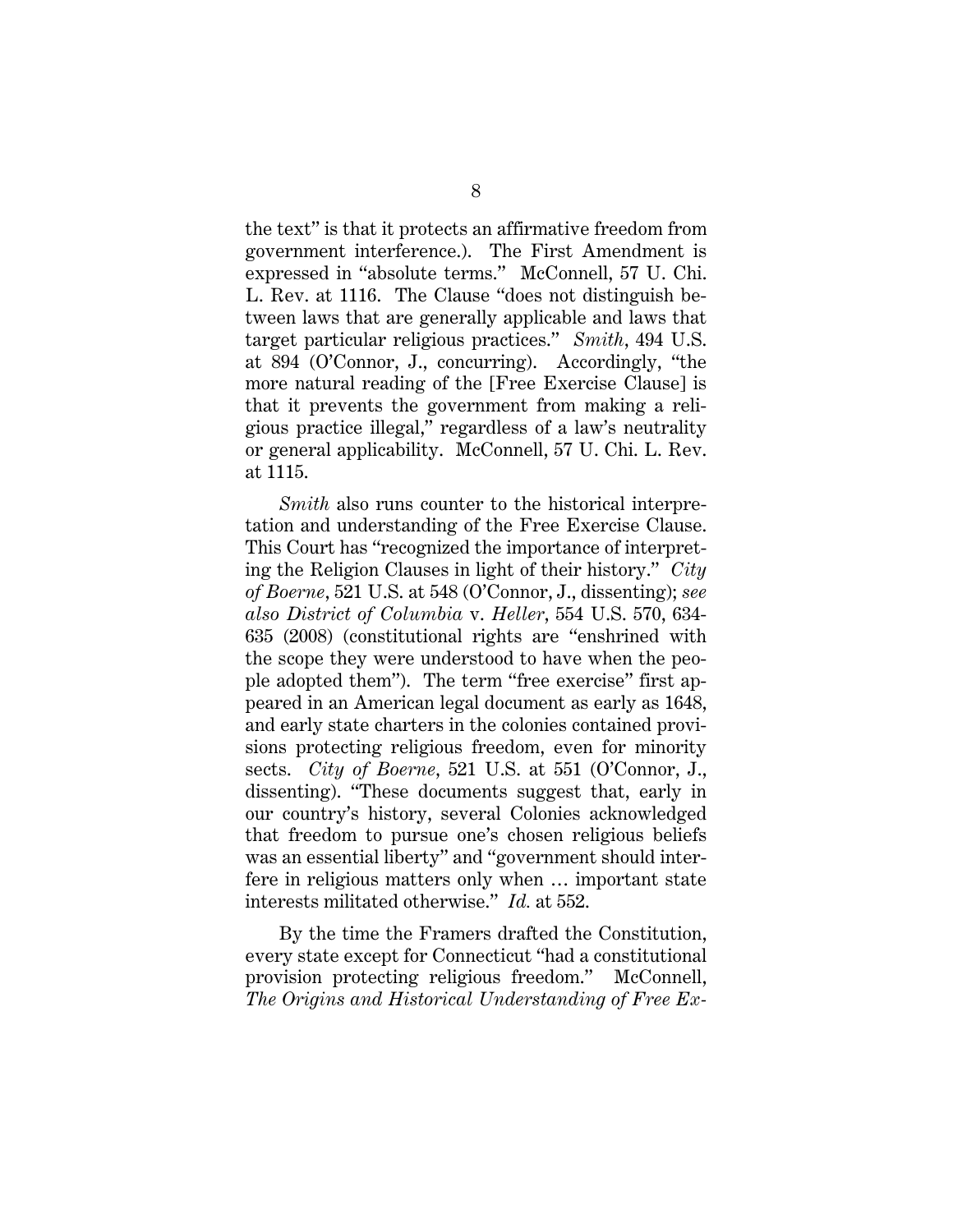*ercise of Religion*, 103 Harv. L. Rev. 1409, 1455 (1990). These early state constitutions—which were contemporaneous with the federal Constitution and had many of the same drafters—"are perhaps the best evidence of the original understanding of the Constitution's protection of religious liberty." *City of Boerne*, 521 U.S. at 553 (O'Connor, J., dissenting). "Although the precise language of these state provisions varied, almost all of them had a common structure: a broad guarantee of free exercise or liberty of conscience, coupled with a caveat or proviso limiting the scope of the freedom when it conflicts with laws protecting the peace and safety, and sometimes other interests, of the state." McConnell, *Freedom from Persecution or Protection of the Rights of Conscience?: A Critique of Justice Scalia's Historical Arguments in* City of Boerne v. Flores, 39 Wm. & Mary L. Rev. 819, 830 (1998). These "peace and safety" provisos reflect a legal regime where the imperative of protecting religious exercise could override even neutral and generally applicable laws. *City of Boerne*, 521 U.S. at 559 (O'Connor, J., dissenting); *see also* McConnell, 103 Harv. L. Rev. at 1462 (same). "Translated into modern constitutional doctrine," the backdrop of the Free Exercise Clause "supports the view that impositions on religious conscience may be enforced only if they serve the fundamental interests of the state." McConnell, 39 Wm. & Mary L. Rev. at 832.

This Court's approach before *Smith* broadly reflected this historical understanding of the Free Exercise Clause. Yet *Smith* "disregard[ed]" the Court's "consistent application of free exercise doctrine to cases involving generally applicable regulations that burden religious conduct." 494 U.S. at 892 (O'Connor, J., concurring). A slew of prior cases had considered religious accommodations from generally applicable laws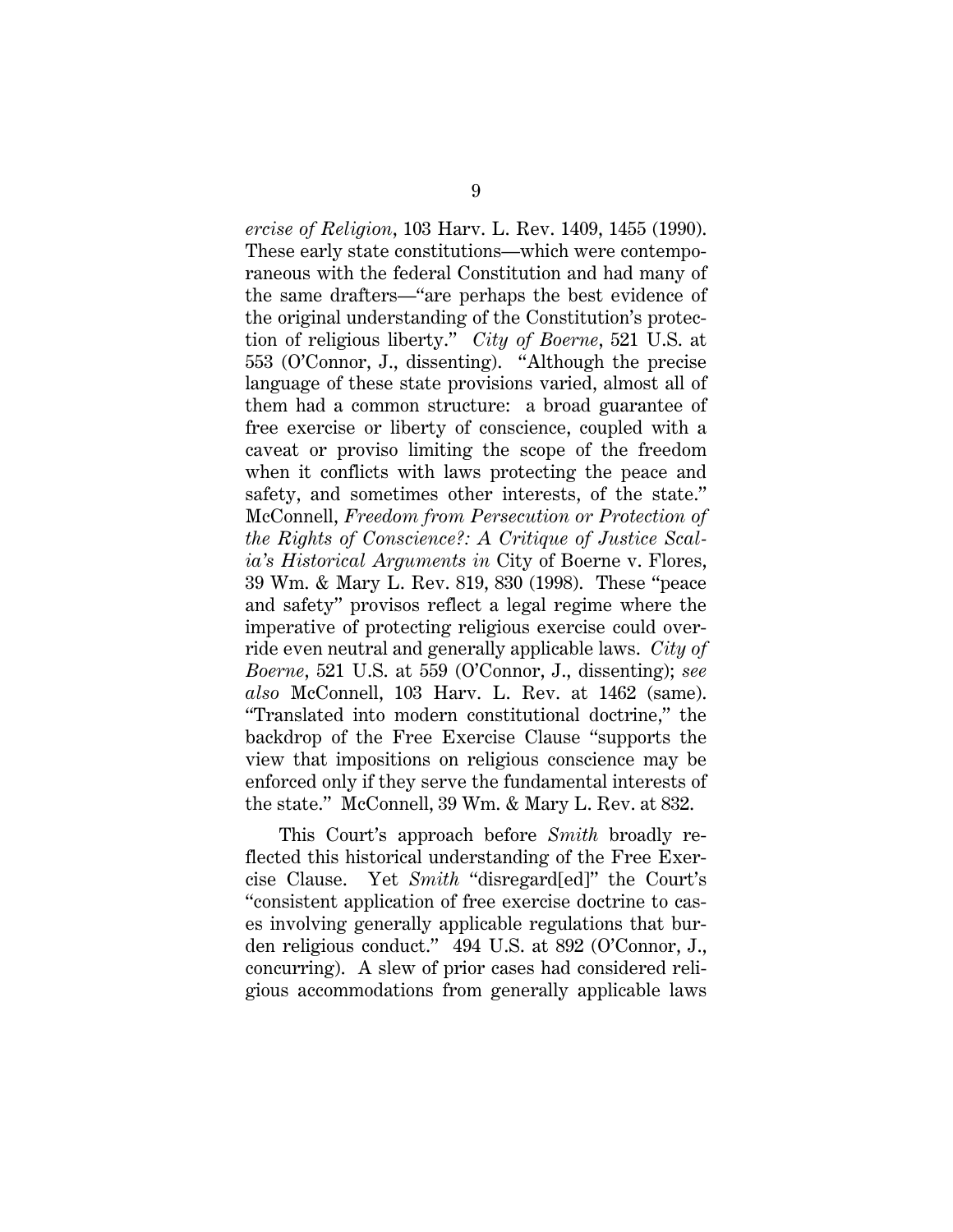without adopting *Smith*'s rule—thus demonstrating the novelty of *Smith*'s analysis. *See*, *e.g.*, *Hernandez*, 490 U.S. at 699 ("The free exercise inquiry asks whether government has placed a substantial burden on the observation of a central religious belief or practice and, if so, whether a compelling governmental interest justifies the burden."); *Frazee* v. *Illinois Dep't of Emp't Sec.*, 489 U.S. 829, 835 (1989) (same); *Thomas*, 450 U.S. at 717 ("In a variety of ways we have said that '[a] regulation neutral on its face may, in its application, nonetheless offend the constitutional requirement for governmental neutrality if it unduly burdens the free exercise of religion.'"). *Smith* did not meaningfully reckon with this precedent.

Instead, *Smith* relied on just two cases—*Reynolds*  v. *United States*, 98 U.S. 145 (1879) and *Minersville School District* v. *Gobitis*, 310 U.S. 586 (1940)—neither of which can sustain the rule announced in *Smith*. *Gobitis* was overruled by *West Virginia State Board of Education* v. *Barnette*, 319 U.S. 624 (1943). And while *Barnette* was a free speech case, *Smith*'s "[r]el[iance] on *Gobitis* without mentioning *Barnette* is like relying on *Plessy v. Ferguson* without mentioning *Brown v. Board of Education*." McConnell, 57 U. Chi. Law Rev. at 1124. Further, *Reynolds*, an 1879 polygamy case, "was decided on the theory that the Free Exercise Clause protects only beliefs and not conduct—a premise that the Court repudiated in 1940." *Id*. These two deeply flawed cases were the meager substance from which *Smith* built its new constitutional rule. *See Lukumi*, 508 U.S. at 569 (Souter, J., concurring) (the "subsequent treatment by the Court" of *Gobitis* and *Reynolds* would "require rejection of the *Smith* rule").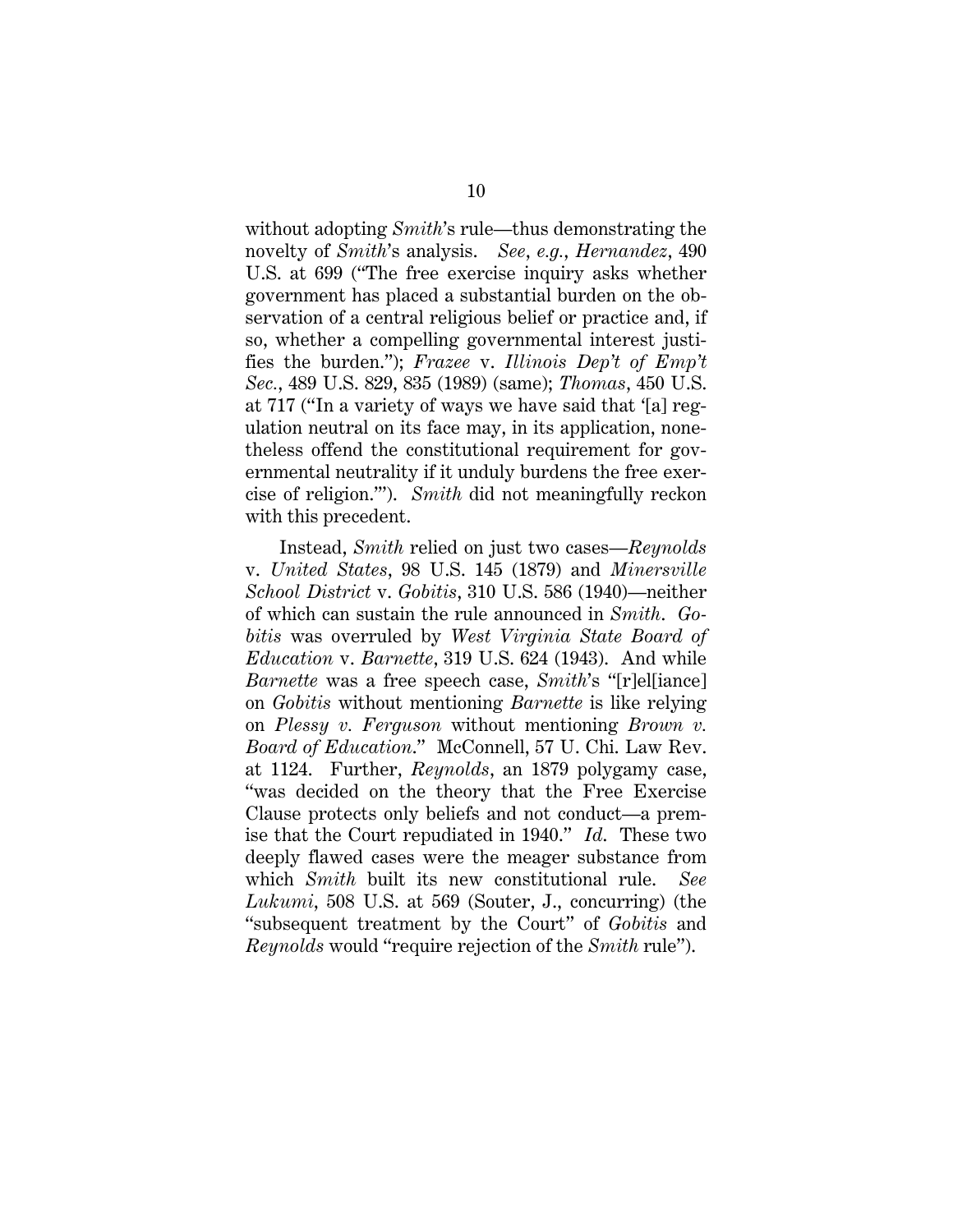#### **B. The Need To Protect Religious Exercise Remains And The "Political Process" Is No Solution**

Since *Smith*, the need to accommodate religious practice has not abated, and minority religious communities have struggled to protect their religious practices from government interference.

One common area where *Smith* has failed to adequately protect religious practice is in the application of uniform and grooming requirements to religious minorities, where *Smith* provides no room for a court to consider the strength of the government's interest in any requirement or the burden that a requirement impost on adherents of a minority religion. For example, in *Gonzales* v. *Mathis Independent School District*, 2018 WL 6804595 (S.D. Tex. Dec. 27, 2018), the parents of two students brought suit against the local school district for not allowing the boys to participate in any extra-curricular activities or sports unless they conformed to the district's hair grooming policy by cutting a long braid of hair, which they kept as a representation of their faith in God. *Id.* at \*2. Even though "[t]he policy is only about appearances in representing the school, rather than incorporating any safety concerns," because the law was neutral and generally applicable, the court found that it did not infringe on the student's free exercise of religion and granted the school district's motion for summary judgment as to the free exercise claim. *Id.* at \*3-4. This type of result has been all too common since *Smith*. *Id.* at \*3; *see also Fairbanks* v. *Brackettville Bd. of Educ.*, 2000 WL 821401, at \*3 (5th Cir. May 30, 2000) (school board's refusal to hire plaintiff solely because he kept his hair long, in conformance with his Native American religious heritage, did not violate Free Exercise Clause since grooming policy was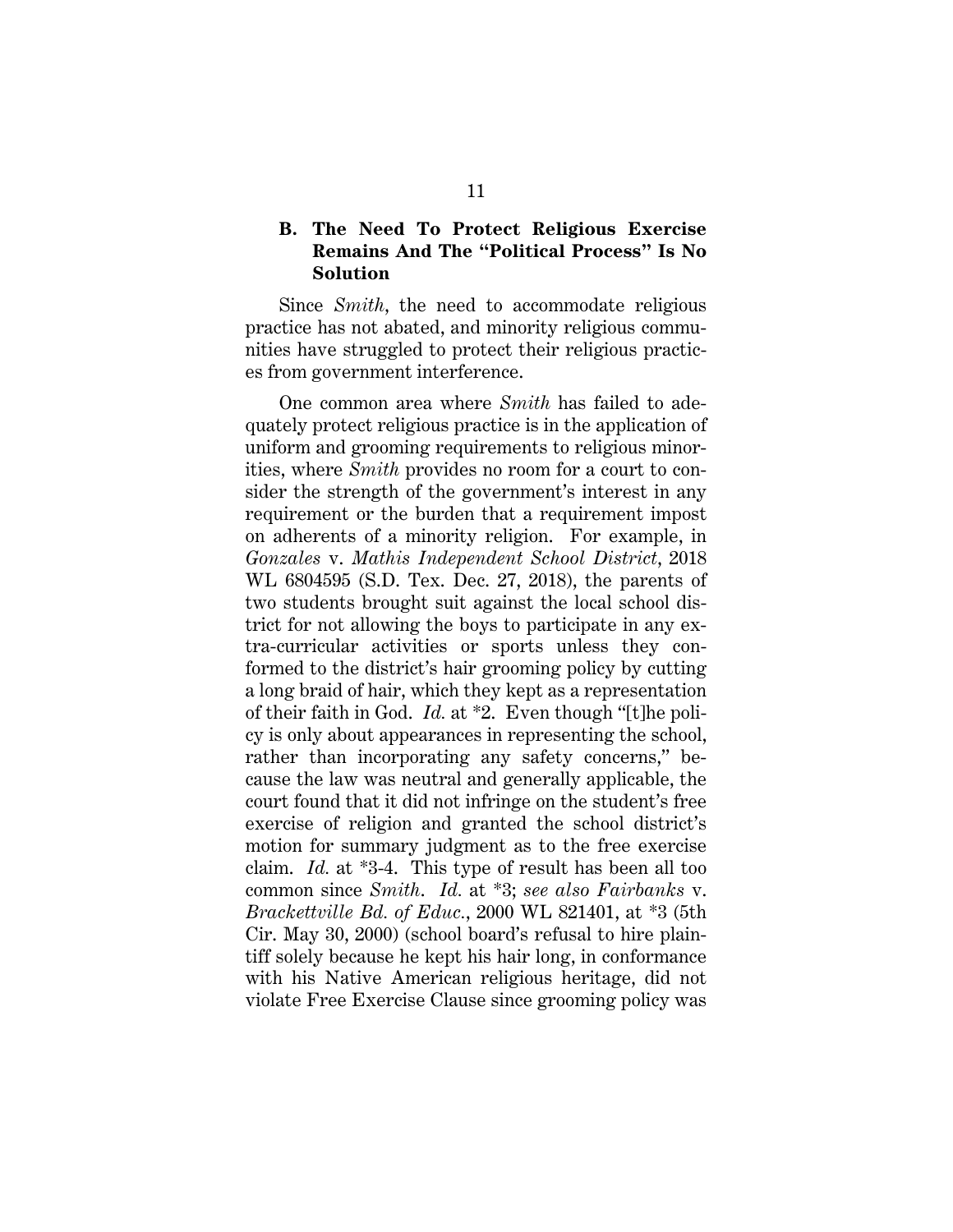neutral and generally applicable); *Riback* v. *Las Vegas Metro. Police Dep't*, 2008 WL 3211279, at \*6 (D. Nev. Aug. 6, 2008) (department's headgear policy, which required plaintiff police officer to remove his yarmulke indoors, did not violate plaintiff's free exercise rights because the regulation had no individualized exemptions and was thus neutral and generally applicable); *Robinson* v. *District of Columbia*, 1999 WL 420298, at \*13 (D.D.C. Mar. 31, 1999) (supervisor's order to plaintiff police officer to cut his dreadlocks, which he maintained due to his Nazarite religious beliefs, did not violate the Free Exercise Clause because the regulation was neutral and generally applicable).

Courts also routinely find that general zoning laws may restrict where and how churches and affiliated services operate, without any consideration of the significance of the government's interest. *See*, *e.g.*, *Rector, Wardens, & Members of Vestry of St. Bartholomew's Church* v. *City of N.Y.*, 914 F.2d 348, 354 (2d Cir. 1990) (city Landmarks Law, preventing alterations to an auxiliary structure next to a church's main house of worship, was not an unconstitutional burden on the church's free exercise of religion because the law was neutral and generally applicable); *Cornerstone Bible Church* v. *City of Hastings*, 948 F.2d 464, 472 (8th Cir. 1991) (city's zoning laws, which prevented a church from conducting services in an area zoned for commercial uses, raised no free exercise concerns, even though the city permitted secular not-for-profit organizations in that area); *Grace United Methodist Church* v. *City of Cheyenne*, 451 F.3d 643, 653-655 (10th Cir. 2006) (municipality's refusal to permit church to operate day care facility with component of religious instruction in residential neighborhood did not violate the church's free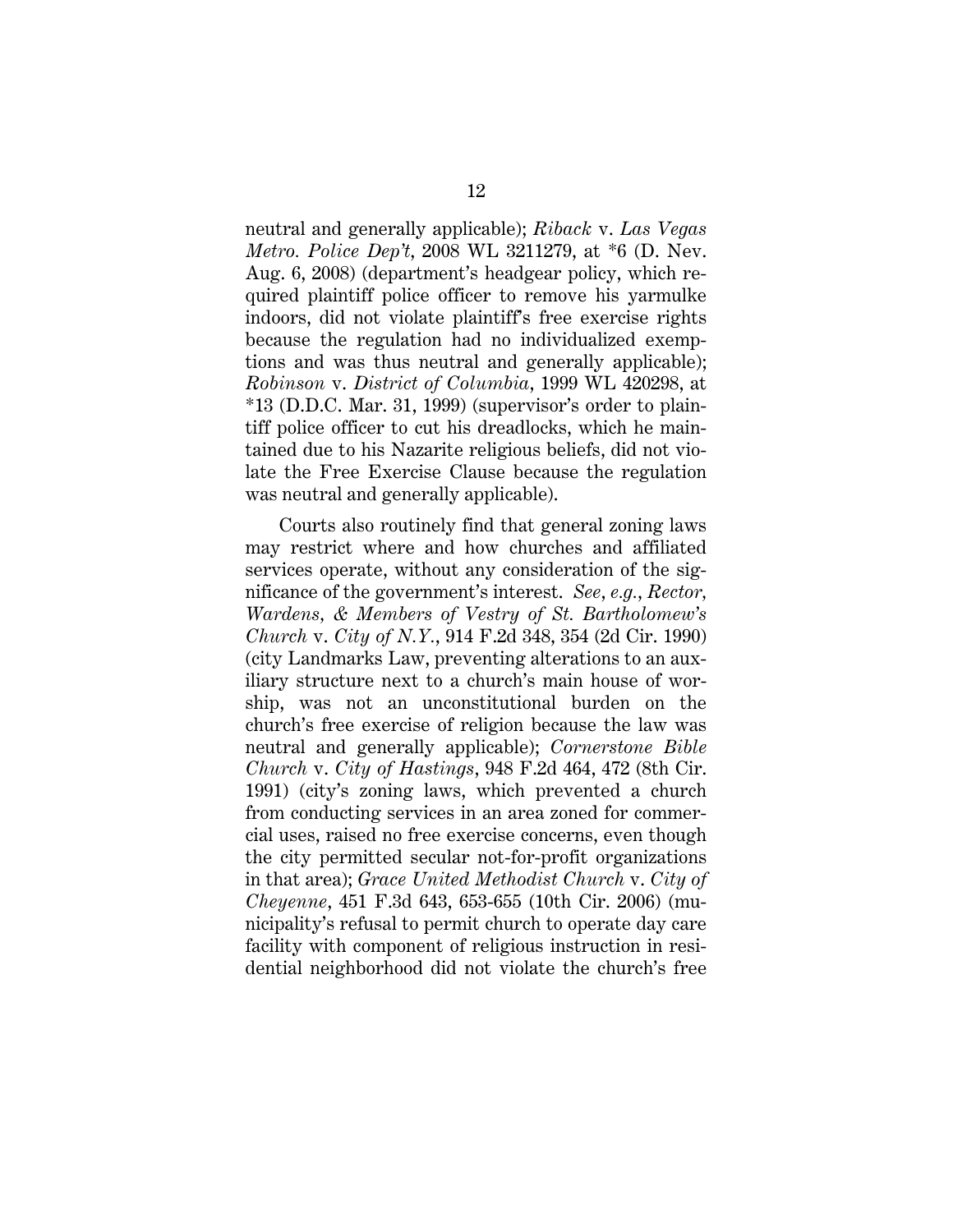exercise rights since the code was neutral and generally applicable).

In other areas, churches and their affiliates routinely face restrictions on their ability to freely practice their faith. *See*, *e.g.*, *Archdiocese of Wash.* v. *Washington Metro. Area Transit Auth.*, 897 F.3d 314, 331-333 (D.C. Cir. 2018) (city's prohibition of Archdiocese's Christmas advertisement on public transportation did not violate the Free Exercise Clause since it did not target religion or exclude the Archdiocese from a generally available benefit), *petition for cert. filed*, No. 18- 1455 (U.S. May 20, 2019); *Fulton* v. *City of Phil.*, 922 F.3d 140, 147 (3d Cir. 2019) (closing intake of new foster care referrals to Catholic Social Services because it did not comply with the city's fair practices ordinance did not violate Free Exercise Clause because the law is neutral and generally applicable), *petition for cert. filed*, No. 19-123 (U.S. July 22, 2019).

In extreme cases, the lack of accommodation can cause serious emotional and physical harm. As Justice O'Connor noted in her *City of Boerne* dissent (521 U.S. at 547), in *You Vang Yang* v. *Sturner*, 750 F. Supp. 558 (D.R.I. 1990), the district court dismissed a Hmong family's emotional distress action against the state's chief medical examiner after a coroner conducted an unauthorized autopsy of the plaintiffs' son. The family "believe[d] that autopsies are a mutilation of the body and that as a result" the spirit of their son could not rest—but because the law was neutral and generally applicable, no accommodation was required. *Sturner*, 750 F. Supp. at 558.

In short, as these cases demonstrate, reliance on the "political process" has not worked to protect free religious exercise. This should come as no surprise, for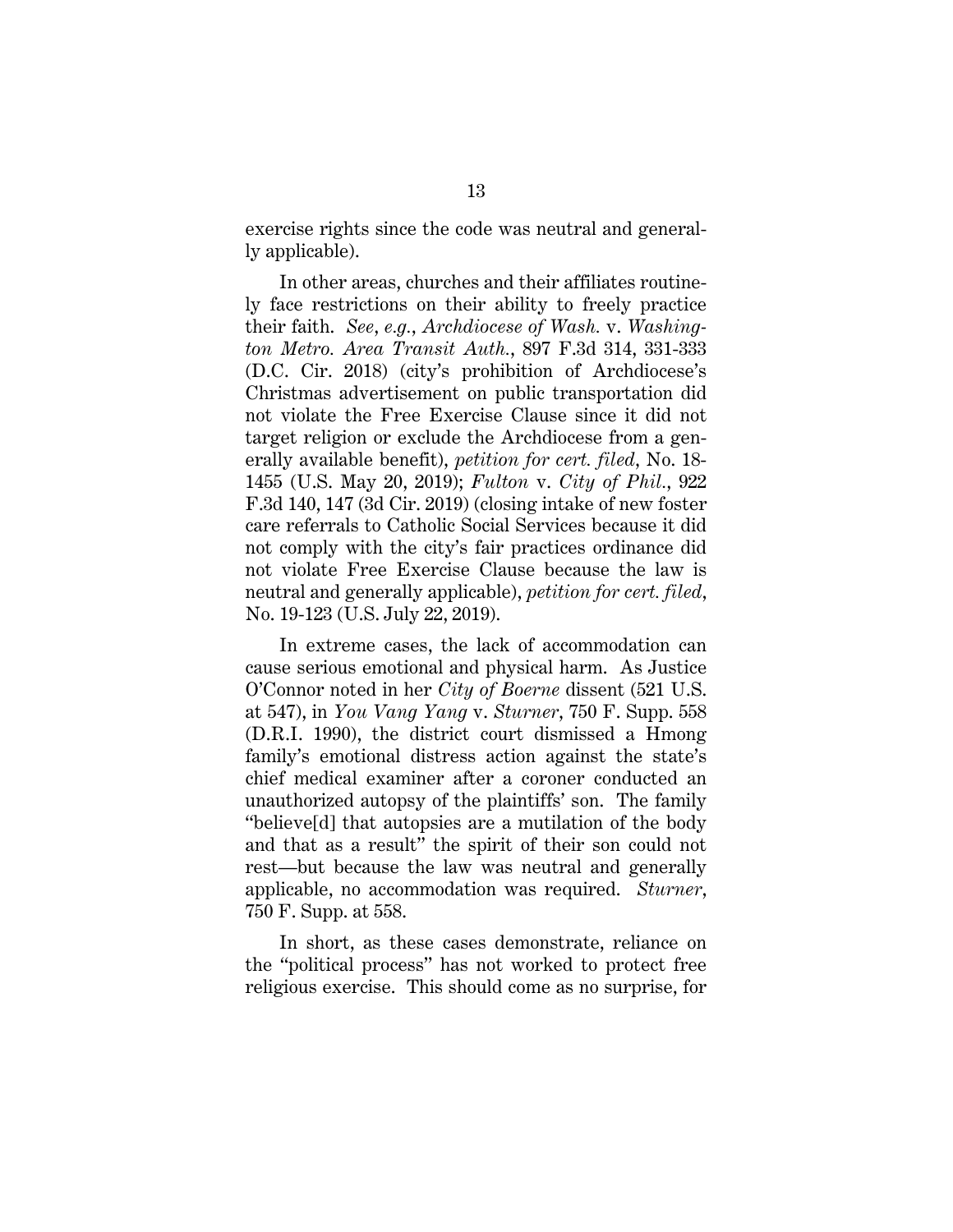where a law is deemed "neutral" and "generally applicable," *Smith*'s framework accords religious exercise the same weight as any mundane political goal—say, for example, convenient parking or efficient garbage collection—rather than the special solicitude appropriate to a foundational constitutional right.

## **II. SMITH HAS NOT PROVEN MORE ADMINISTRABLE THAN THE PROPER HEIGHTENED SCRUTINY ANALY-SIS**

### **A. Smith's Singular Focus On "Neutrality" And "General Applicability" Has Proven Difficult For Lower Courts**

Lower courts have frequently understood *Smith* to foreclose *any* constitutional requirement to accommodate religious practice burdened by neutral, generally applicable laws. But *Smith* did *not* outline a framework designed to answer *all* Free Exercise questions, and its rationale has proven inadequate to many Free Exercise issues.

Even by its own terms, *Smith* was not intended to apply in cases involving other constitutional rights, or the rights of parents to educate their children, or laws that impose special disabilities on religious practices. 494 U.S. at 881-882. *Smith* also was arguably intended to apply only to broadly applicable *criminal* laws. *See id.* at 884 ("Even if we were inclined to breathe into *Sherbert* some life beyond the unemployment compensation field, we would not apply it to require exemptions from a generally applicable *criminal* law." (emphasis added)). And even where *Smith*'s framework arguably does apply, recent decisions confirm that *Smith* did not, and could not, announce a uniform standard for resolving Free Exercise challenges. *See,*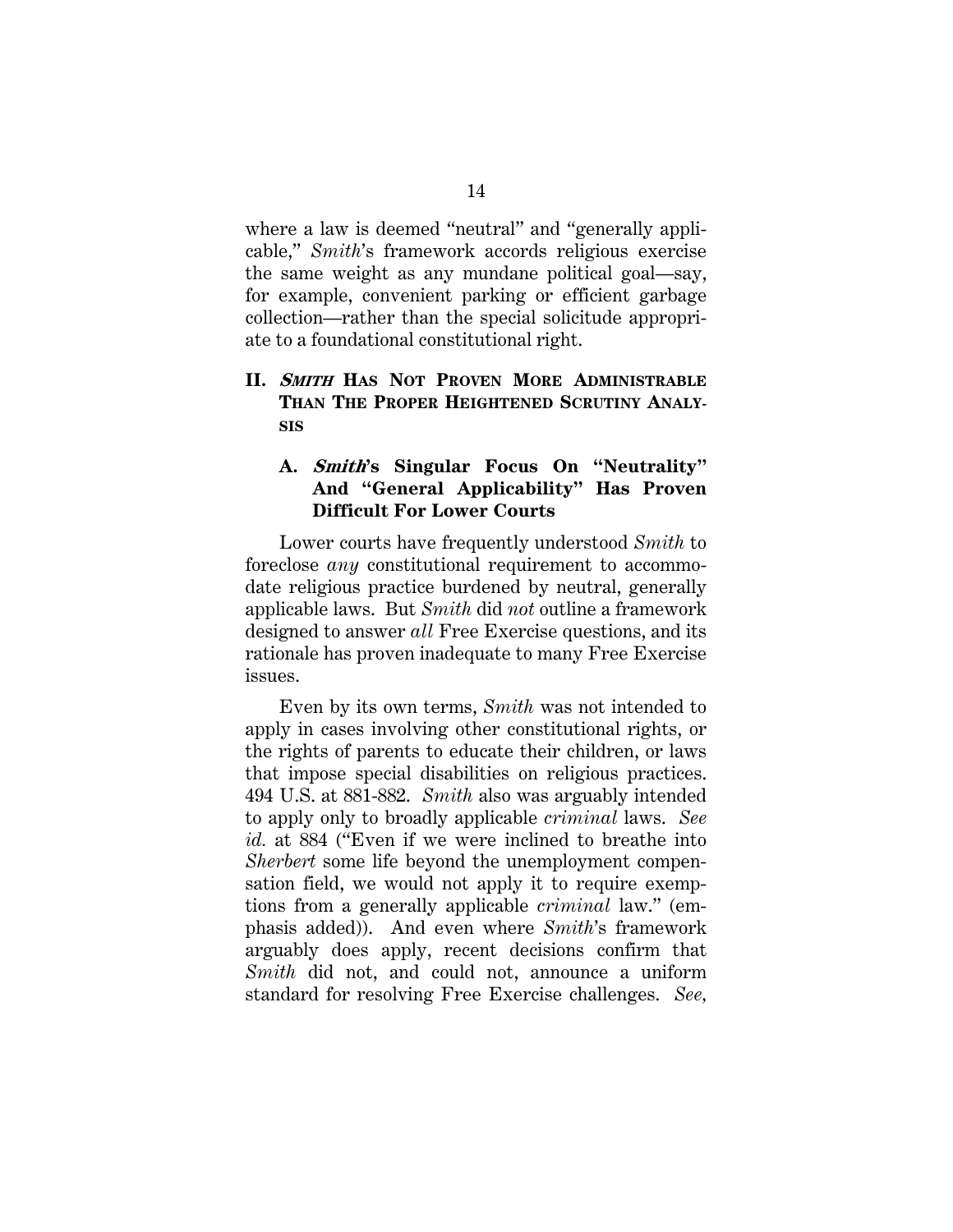*e.g.*, *Trinity Lutheran Church of Columbia, Inc.* v. *Comer*, 137 S. Ct. 2012, 2021 n.2 (2017) (noting that *Smith* does not say "any application of a valid and neutral law of general applicability is necessarily constitutional under the Free Exercise Clause").

Rather, *Smith*'s framework was a product of the facts that were before the Court. Its basic requirement—that the challenged law must be "neutral" and "generally applicable"—was easy to satisfy: the case concerned religious use of a Schedule I drug with hallucinogenic effects. 494 U.S. at 874. The controlledsubstance law at issue was broadly applicable across all of society, facially neutral toward religion, devoid of anti-religious intent, and offered neither secular nor religious exemptions. It was a perfect paradigm for the *Smith* framework, because there was no question about the neutrality or general applicability of the challenged law. But that meant the hard question of defining "neutral" and "generally applicable" was left for another day. This has led to significant uncertainty in lower courts' application of *Smith*.

For example, one court recently upheld a law that effectively applied only to pharmacists and prohibited them from refusing to stock certain drugs for religious reasons, while permitting the same act for business reasons. *Stormans, Inc.* v. *Wiesman*, 794 F.3d 1064 (9th Cir. 2015). Despite the secular exemptions, the court found that the law was neutral and generally applicable and thus not subject to religious accommodation. *Id.* at 1071. On the other hand, in *Rader* v. *Johnston*, another court held that a University of Nebraska rule requiring all freshmen to live on campus was not a neutral rule of general applicability because it provided exceptions to students who lived with parents, were above a certain age, and were married, along with ex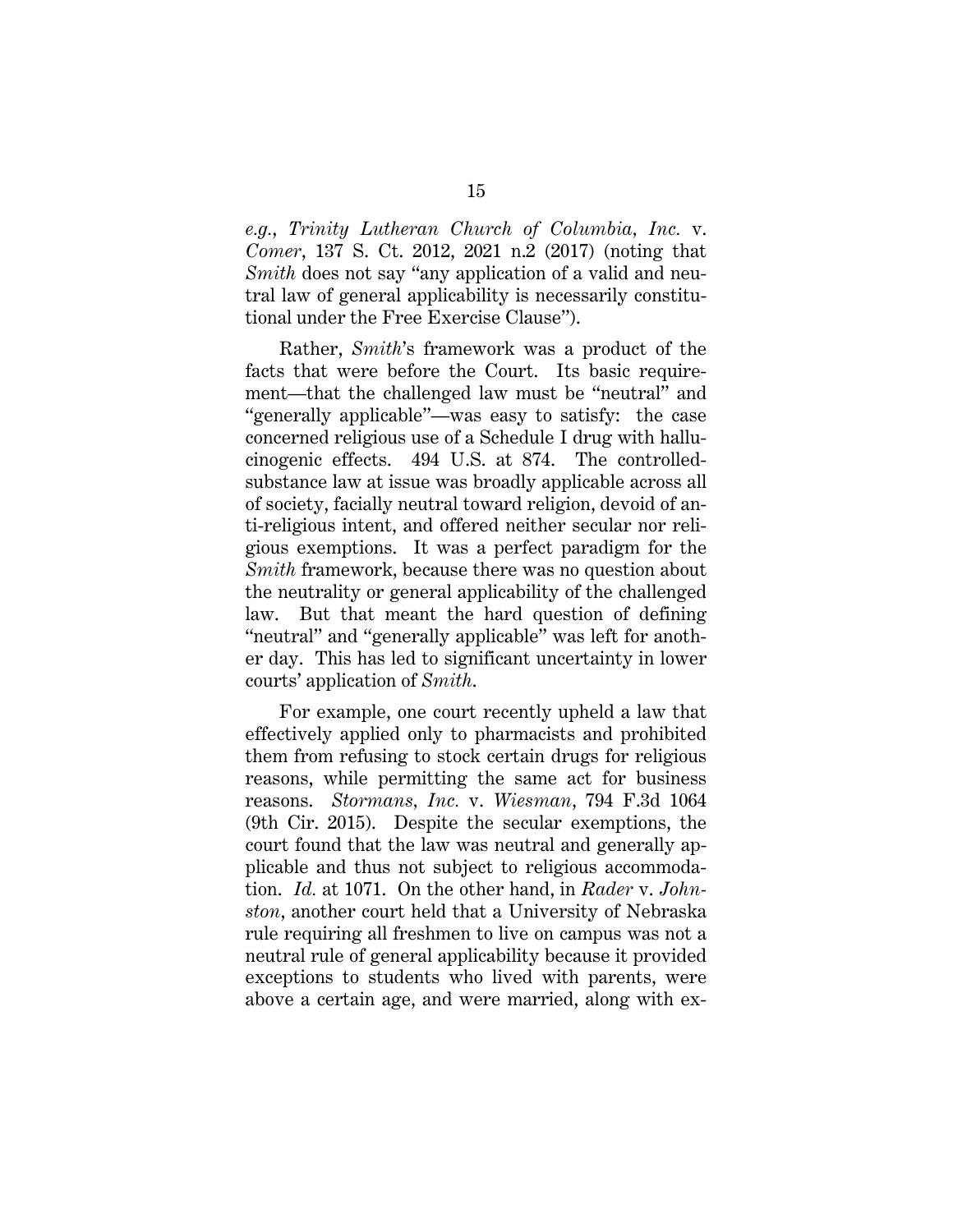ceptions generously given for other reasons. 924 F. Supp. 1540, 1553 (D. Neb. 1996); *see also, e.g., Blackhawk* v. *Pennsylvania*, 381 F.3d 202, 209 (3d Cir. 2004) (holding that a law requiring a permit to keep wild animals is not generally applicable because it allowed for "individualized, discretionary exemptions" that create the possibility for religious discrimination); *Mitchell Cty. v. Zimmerman*, 810 N.W.2d 1, 15-16 (Iowa 2012) (holding that an ordinance barring use of steel-cleated wheels was facially neutral, but was not generally applicable because of exceptions for non-religious reasons).

The criteria of "neutrality" and "general applicability" become far murkier when applied outside *Smith*'s context. When a law provides general criminal liability and prohibits certain conduct in all circumstances, the political process provides at least some protection against religious persecution and some assurance that the law reflects an important public interest.<sup>2</sup> But *Smith*'s rationale crumbles when a law (like many laws) applies expressly or effectively only to certain classes of individuals or allows the relevant conduct in some circumstances but not others. In these situations, the democratic process offers insufficient refuge: favored groups (and favored motivations) can win exemptions while religious minorities are disproportionately burdened.

I

<sup>&</sup>lt;sup>2</sup> *Smith* itself expressly contrasted "generally applicable" laws such as antitrust prohibitions and "the collection of a general tax," *Smith*, 494 U.S. at 878, with narrower laws—such as a "license tax applied only to newspapers with weekly circulation above a specified level," *see id.* (citing *Grosjean* v*. American Press Co.*, 297 U.S. 233, 250-251 (1969), and *Minneapolis Star & Tribune Co.* v*. Minnesota Comm'r of Revenue*, 460 U.S. 575, 581 (1983)).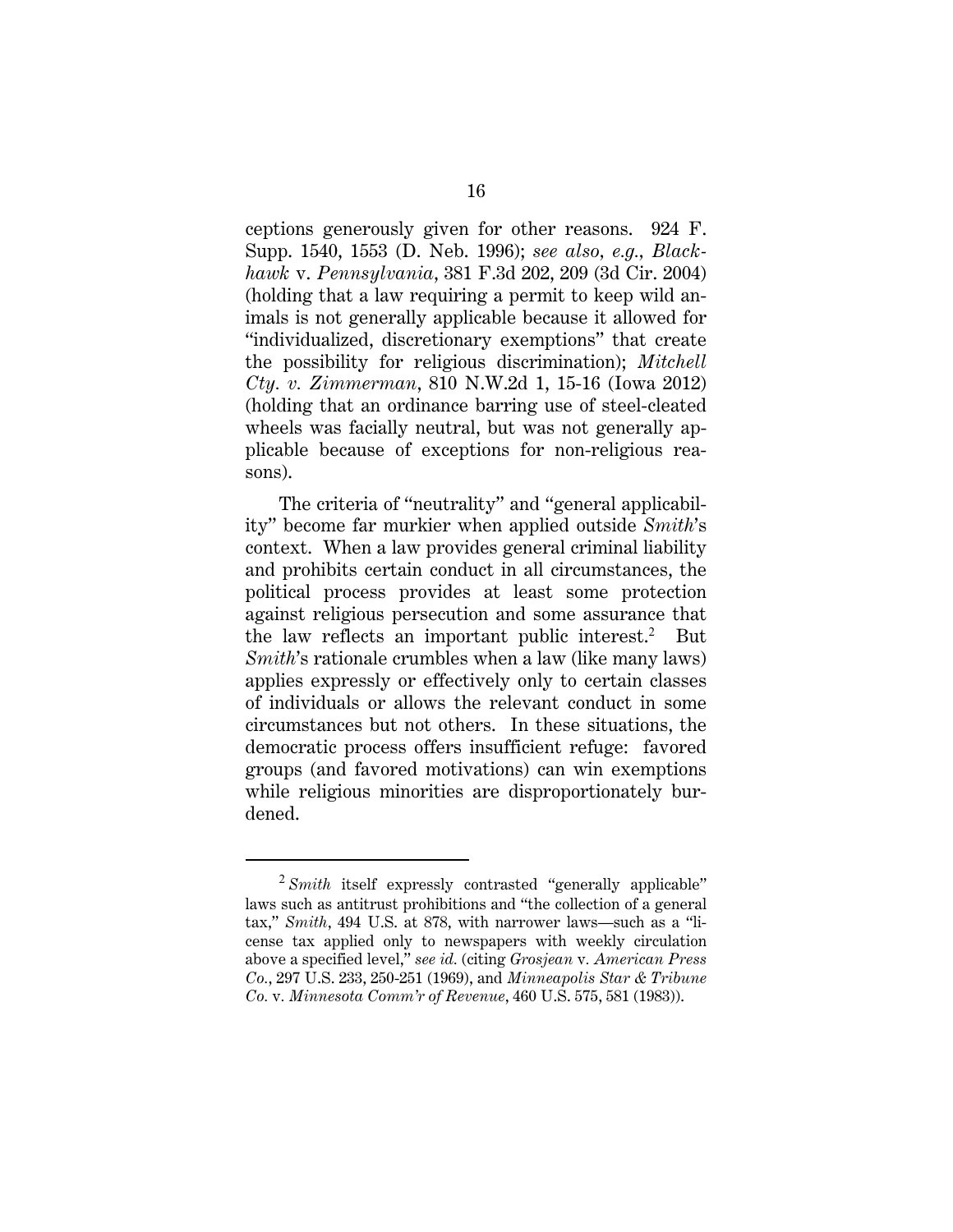For this reason, the *Lukumi* Court set a high bar for application of *Smith*'s neutrality and general applicability rule. The Court held that official action "cannot be shielded [from rigorous First Amendment scrutiny] by mere compliance with the requirement of facial neutrality." *Lukumi*, 508 U.S. at 534. Courts instead must look beyond a law's superficial neutrality and assess the actual operation of the law. *See id.* at 535 ("[T]he effect of a law in its real operation is strong evidence of its object."). But lower courts have nevertheless struggled with the distinction. That is in part because a bare focus on neutrality and general applicability impoverishes the Free Exercise analysis: *Smith* and *Lukumi* provide conflicting guidance regarding how lower courts are to approach free exercise cases and give proper weight to the constitutional values inherent in the Free Exercise Clause.

#### **B. The Compelling Interest Framework Is Workable And Protective of Religious Freedom**

*Smith* justified its atextual, ahistorical, and antiprecedential approach based on a "parade of horribles." 494 U.S. at 888-889  $\&$  n.5. The opinion argued that any other framework "would be courting anarchy" by opening "the prospect of constitutionally required religious exemptions from civic obligations of almost every conceivable kind." *Id.* According to *Smith*, the problem lay with courts "constantly" being in the business of determining whether the "severe impact of various laws on religious practice" or the "constitutional significance of the burden on specific plaintiffs" justifies an exemption. *Id.* at 889 n.5 (internal quotation marks and alterations omitted). And it was "horrible to contemplate that federal judges will regularly balance against the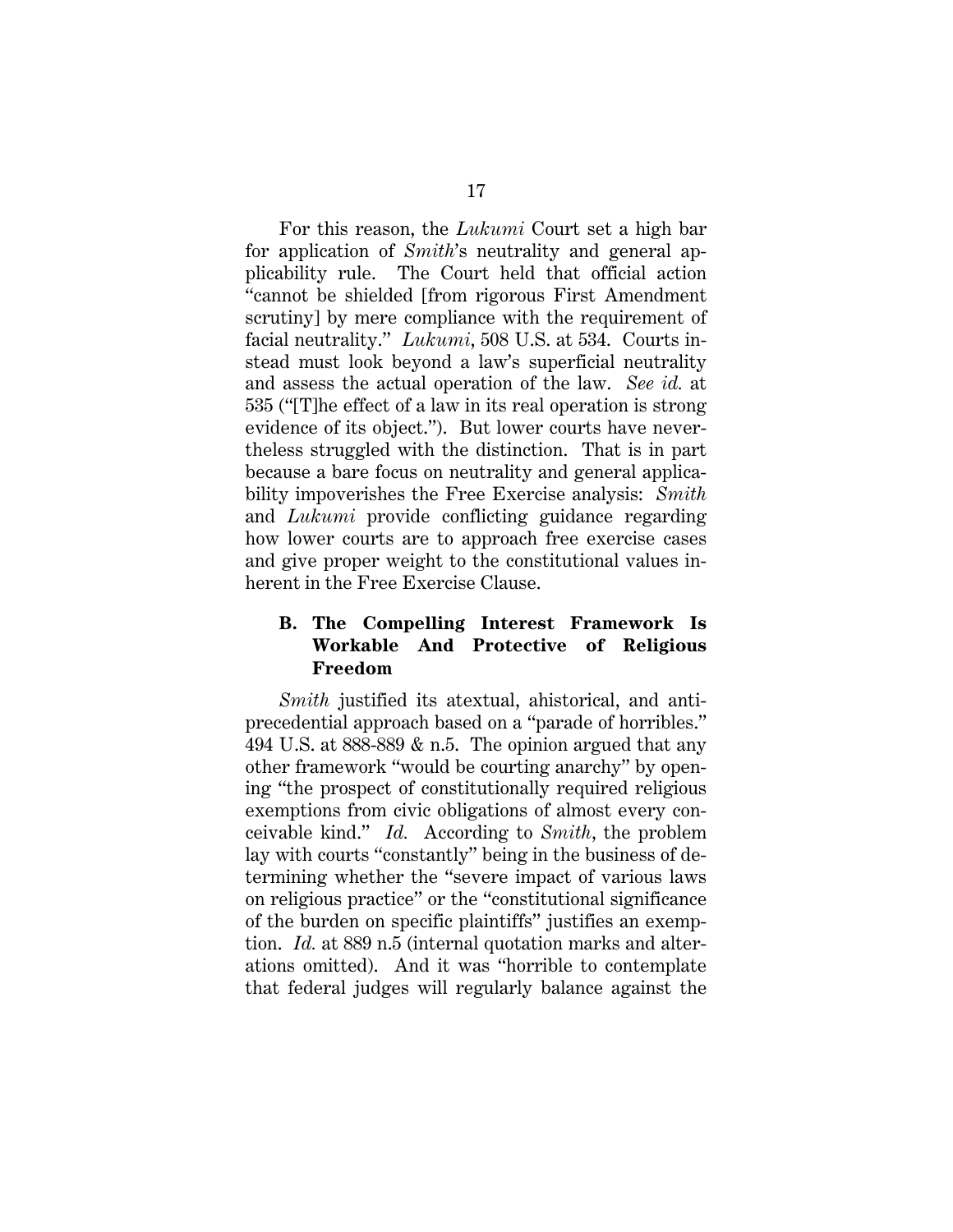importance of general laws the significance of religious practice." *Id.*

Despite these concerns, the fear that judges would have an impossible time assessing claims for accommodation turned out to be groundless. Since *Smith*, in the context of statutory protections, federal and state courts have proven entirely capable of balancing claims for religious accommodation against governmental interests. Following *Smith*, Congress enacted the Religious Freedom Restoration Act ("RFRA") and many states passed RFRA-like statutes that require exactly this type of balancing. *See, e.g.*, 42 U.S.C. § 2000bb(a) ("[T]he Congress finds that [] the compelling interest test as set forth in prior Federal court rulings is a workable test for striking sensible balances between religious liberty and competing prior governmental interests."). The courts tasked with administering these federal and state regimes have shown themselves to be more than capable of handling claims for religious accommodation. *See Gonzales* v. *O Centro Espirita Beneficente Uniao do Vegetal*, 546 U.S. 418, 436 (2006) (affirming "the feasibility of case-by-case consideration of religious exemptions to generally applicable rules"). For instance, in *Singh* v. *McHugh*, a member of the Sikh faith brought a federal RFRA claim against the U.S. Army for refusing to allow him to dress and groom as required by his Sikh religious beliefs, which required him to wear a turban along with unshorn hair and a beard. 185 F. Supp. 3d 201 (D.D.C. 2016). The Court considered the arguments and sustained the RFRA claim, holding that the policy was a substantial burden on Singh's religious exercise and that the Army had failed to demonstrate that applying the restriction to Singh furthered its compelling interests by the least restrictive means. *Id*. at 232. This Court, too, has had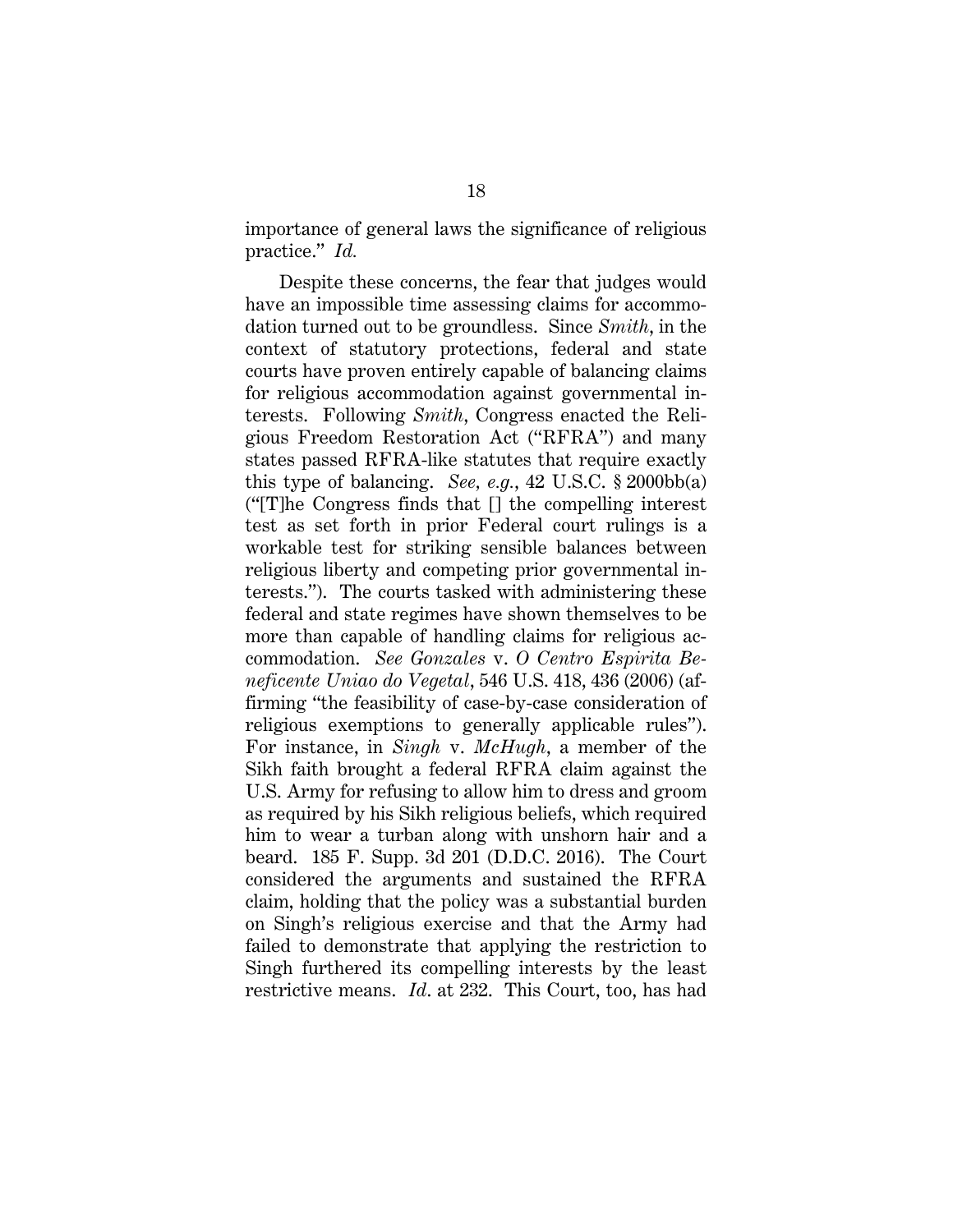little trouble conducting a compelling-interest analysis of a religious exemption claim when necessary. *See, e.g.*, *Holt* v. *Hobbs*, 135 S. Ct. 853 (2015).

Further, courts have long undertaken, in a variety of contexts, to weigh the significance of claims for constitutional protection against the weight of the government's interests. This form of analysis is not inordinately difficult, and even when a case is unusually challenging, that difficulty is not a reason to avoid constitutional responsibility. *Cf. Department of Transp.* v. *Association of Am. Railroads*, 135 S. Ct. 1225, 1237, (2015) (Alito, J., concurring) ("[T]he inherent difficulty of linedrawing is no excuse for not enforcing the Constitution."). Courts regularly apply heightened scrutiny to laws that burden—but do not target—other First Amendment rights, like speech, *Hustler Magazine* v. *Falwell*, 485 U.S. 46, 50, 56-57 (1988), and expressive association, *Boy Scouts of Am.* v. *Dale*, 530 U.S. 640, 647-648, 653-659 (2000). And of course, the balancing of burdens on individuals against the interests of the state is at the core of this Court's Equal Protection jurisprudence, *see, e.g.*, *Grutter* v. *Bollinger*, 539 U.S. 306 (2003) and *United States* v. *Virginia*, 518 U.S. 515 (1996), as well as both procedural and substantive Due Process cases, *see, e.g.*, *Mathews* v. *Eldridge*, 424 U.S. 319 (1976) and *Washington* v. *Glucksberg*, 521 U.S. 702 (1997). The interests invoked in Free Exercise cases are not so categorically distinct as to warrant abandonment of the compelling interest framework.

Further, contrary to *Smith*'s concern that an asapplied challenge would create a "private right to ignore generally applicable laws," 494 U.S. at 886, asapplied challenges are "the basic building blocks of constitutional adjudication," *Gonzalez* v. *Carhart*, 550 U.S. 124, 168 (2007) (internal quotation marks omitted). Ex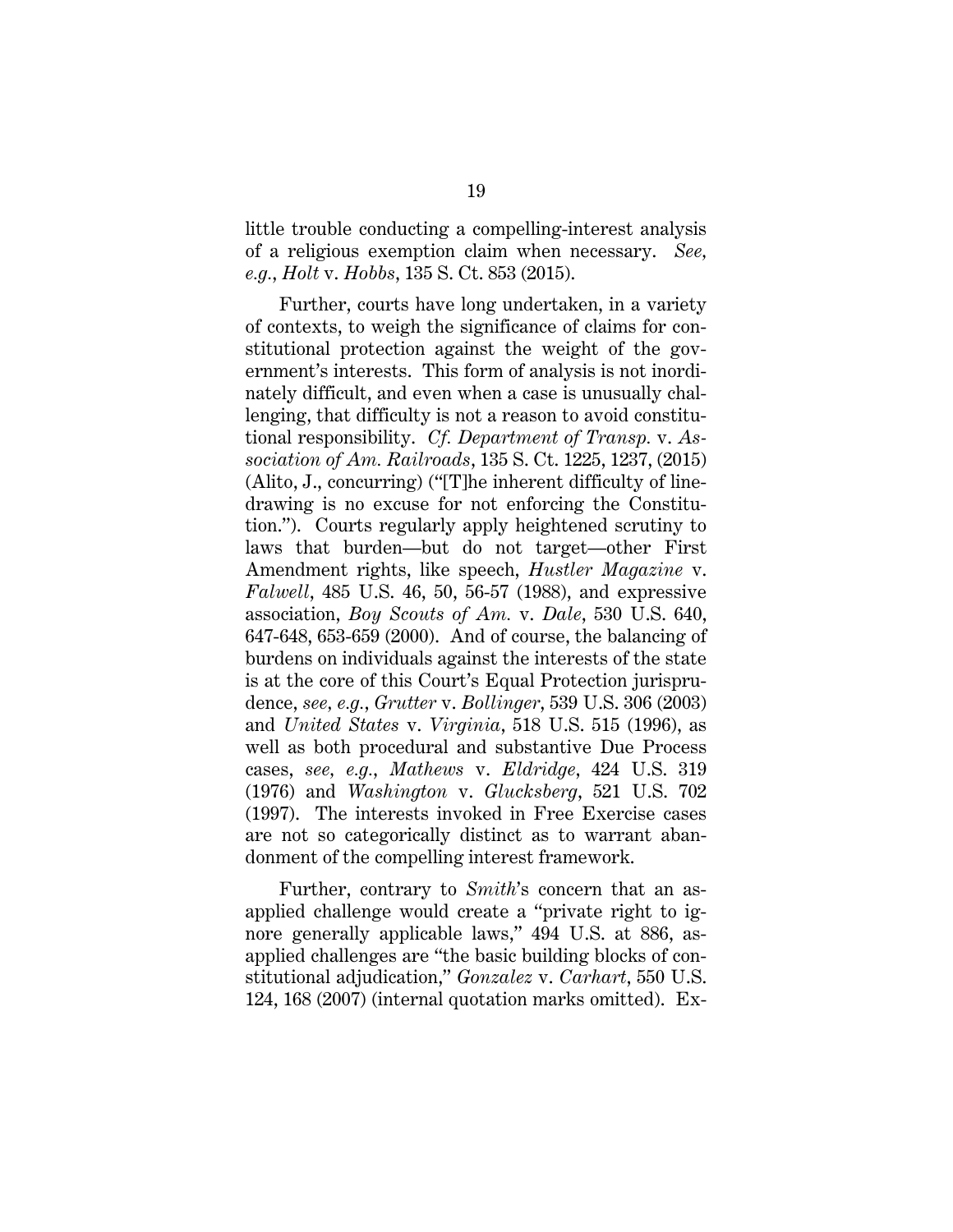amples abound of courts successfully analyzing asapplied challenges under the First Amendment. *See, e.g.*, *Murdock* v. *Pennsylvania*, 319 U.S. 105 (1943); *United States* v. *Grace*, 461 U.S. 171 (1983). This approach accords well with the careful balancing the Free Exercise Clause requires, given the highly fact-specific nature of the inquiry. *See* 494 U.S. at 899 (O'Connor, J., concurring) ("[T]he First Amendment at least requires a case-by-case determination of the question, sensitive to the facts of each particular claim.")

While there is "no cause to pretend that the task … is an easy one," *O Centro*, 546 U.S. at 439, there is every reason to believe that courts are "quite capable of … strik[ing] sensible balances between religious liberty and competing state interests," *Smith*, 494 U.S. at 902 (O'Connor, J., concurring). And in any event, *Smith*'s promise to free judges from this sometimes difficult task was illusory. The fundamental question of religious accommodation remains and is made no easier by falling back on the barren criteria of "neutrality" and "general applicability." In truth, courts are well-suited to balance claims for religious protection against the significance of the government's interests. They should do so under a framework that, unlike *Smith*, recognizes the full depth of the constitutional values inherent in the Free Exercise Clause.

#### **CONCLUSION**

This Court should grant certiorari.